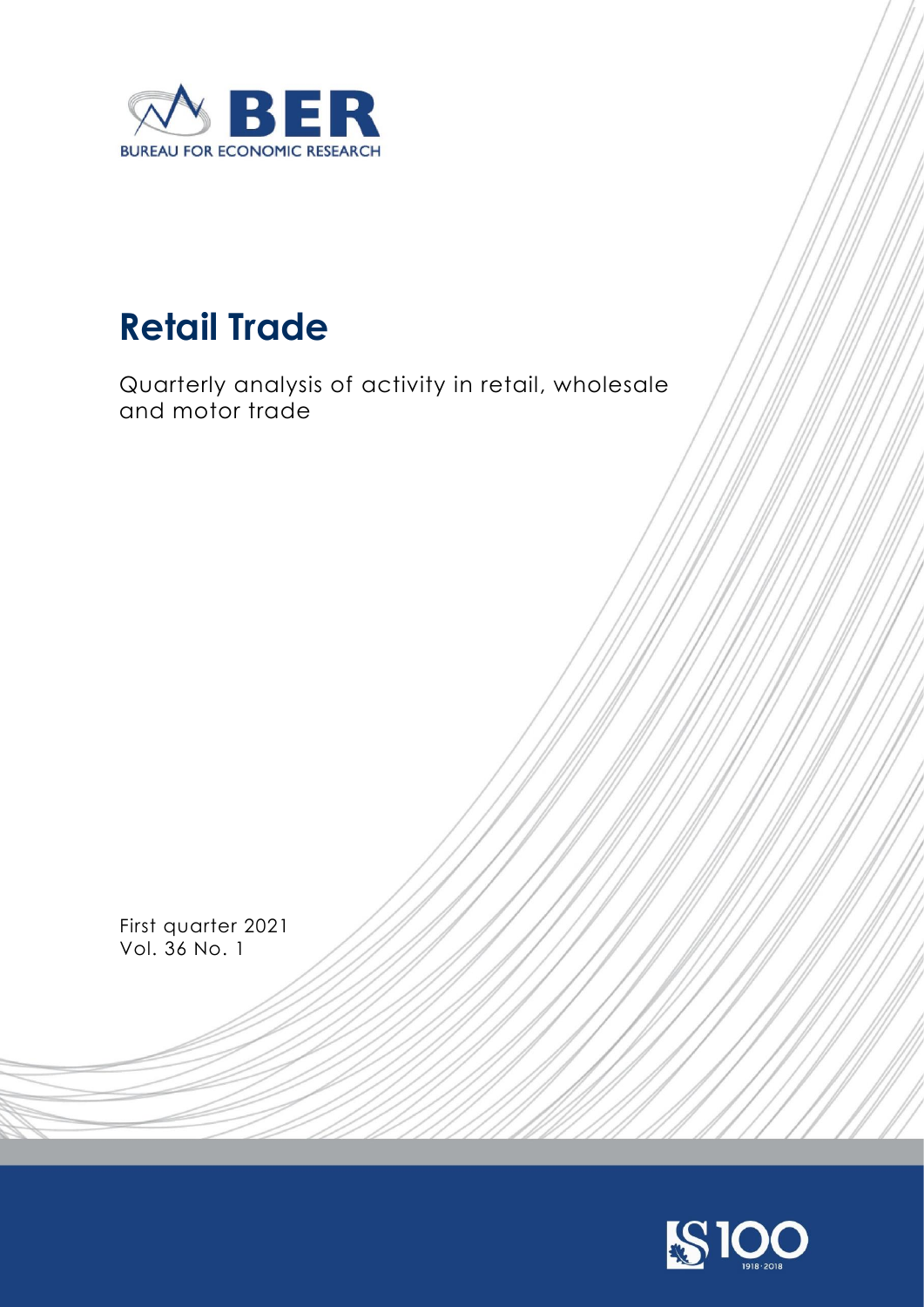#### Editors: Tshepo Moloi

Email: tmoloi@sun.ac.za Tel: +27 21 808 9778

#### Technical assistance:

Nicolaas van der Wath

#### **© Stellenbosch University**

This publication is confidential and only for the use of the intended recipient. Copyright for this publication is held by Stellenbosch University. Although reasonable professional skill, care and diligence are exercised to record and interpret all information correctly, Stellenbosch University, its division BER and the author(s)/editor do not accept any liability for any direct or indirect loss whatsoever that might result from unintentional inaccurate data and interpretations provided by the BER as well as any interpretations by third parties. Stellenbosch University further accepts no liability for the consequences of any decisions or actions taken by any third party on the basis of information provided in this publication. The views, conclusions or opinions contained in this publication are those of the BER and do not necessarily reflect those of Stellenbosch University.

#### ISSN 0258-9311

This publication is available online to subscribers. For more information on the BER's services please visit: **[www.ber.ac.za](http://www.ber.ac.za/)**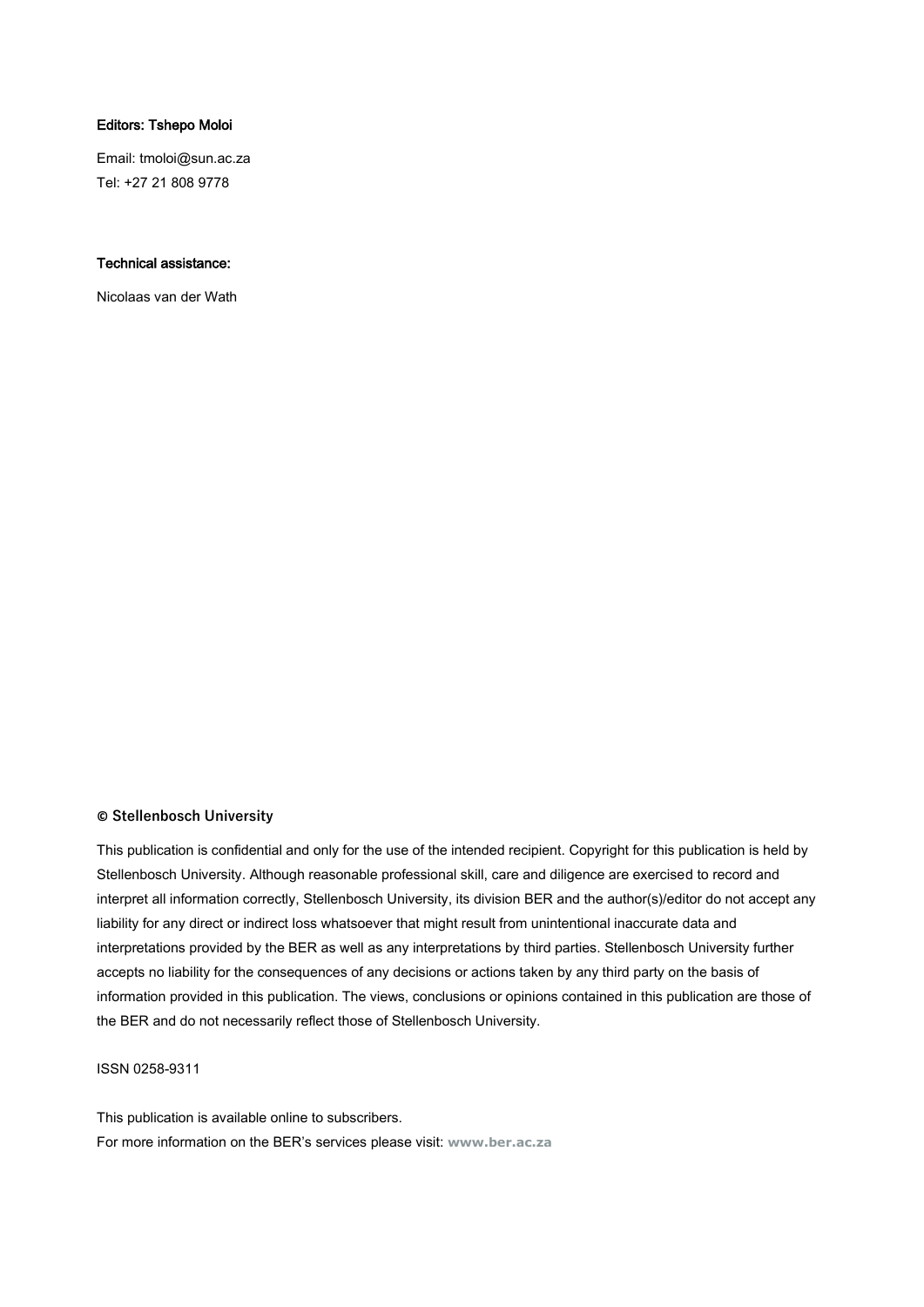# Executive summary

The **trade** sector lost significant momentum in Q4, but still made a positive contribution to 2020Q4 GDP.

**Retailer** confidence declined by 13 index points to 37 in the first quarter.

Disconcertingly, after improving in 2020Q4, business conditions weakened further by a noteworthy 15 index points in the first quarter (from -20 to -35). Apart from navigating through the COVID-19 restrictions, retailers faced several challenges in their operating environment.

Sales volume growth worsened on aggregate in the first quarter (from -1 to -16), largely dragged down by significant declines in the durable goods category (i.e. retailers in hardware, furniture, and household appliances).

Likewise, semi-durable goods retailers also reported lower sales volumes in 2021Q1 (from -33 to -40).

In terms of the non-durable goods category (e.g. food, beverages, tobacco, pharmaceuticals and cosmetics), sales volumes in the first quarter remained at similar levels recorded in the fourth quarter.

Retailers in general kept selling prices elevated, and durable goods retailers in particular hiked their prices.

**Wholesaler** confidence remained largely unchanged despite a tough business environment and low sales volumes.

After edging up to 41 index points in 2020Q4, **new vehicle trader** confidence declined to 35 in Q1.

New vehicle sales volumes recovered some lost ground (from -67 to -58) in the first quarter, although remaining depressed and well below the 12-year average reading for this indicator.

Looking ahead, the outlook for the motor trade sector is slightly more encouraging, with new vehicle dealers expecting both business conditions and sales volumes to improve notably in the second quarter.

This report was completed on 23 March 2021. Please refer to the [glossary on the BER's website](https://www.ber.ac.za/Glossary/) for explanations of technical terms.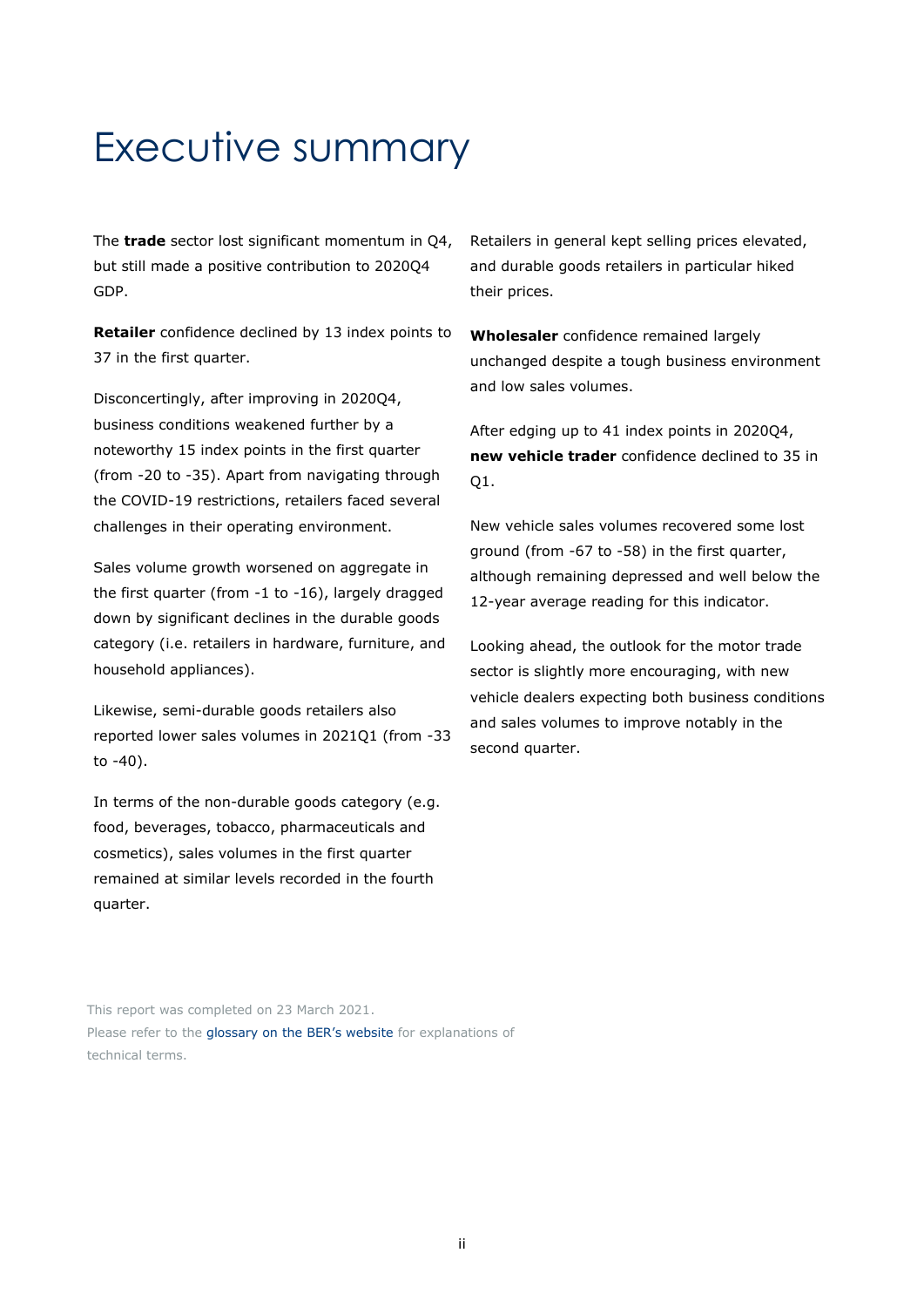# Contents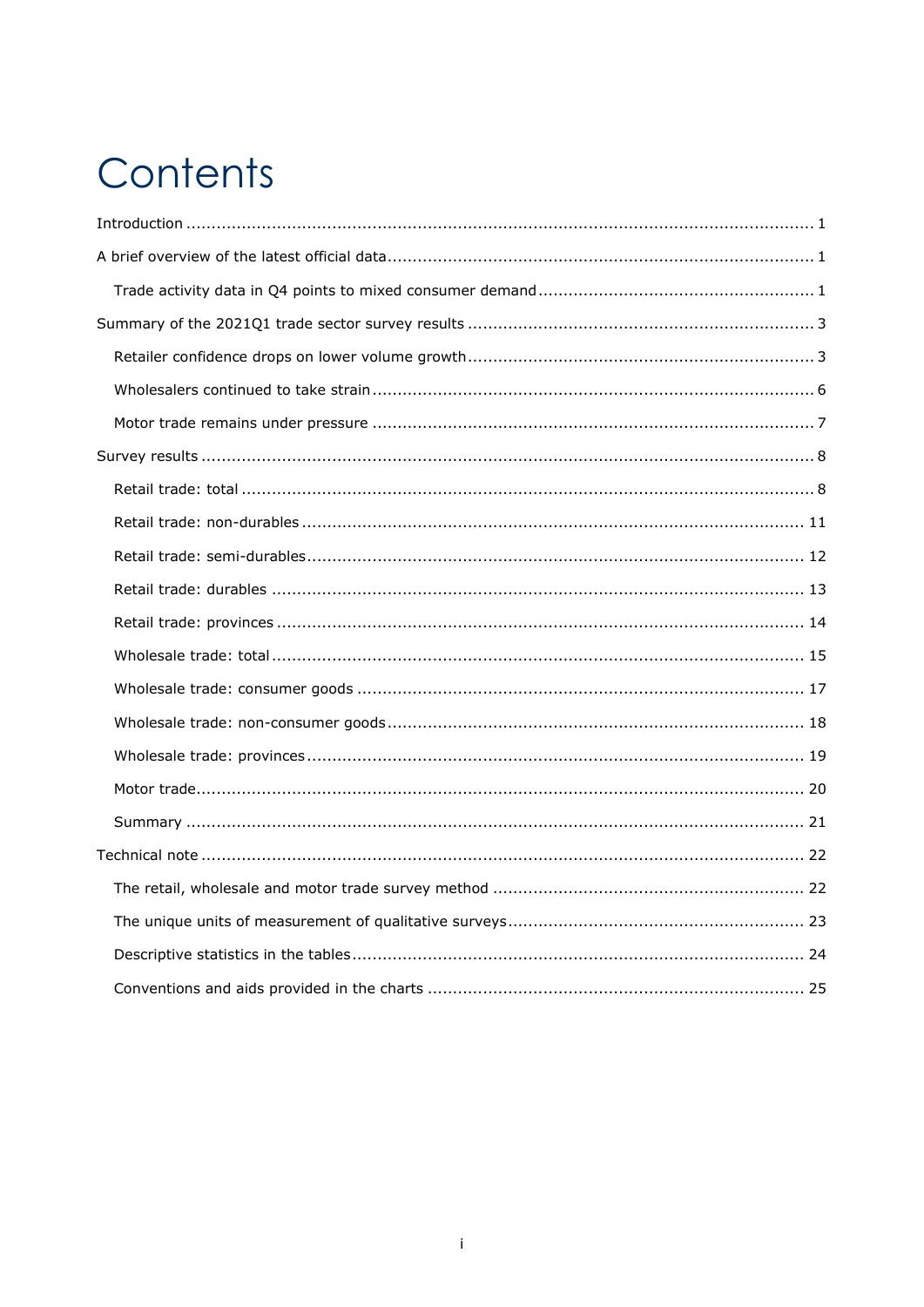# <span id="page-4-0"></span>Introduction

*The trade sector...." once a star performer during the fourth quarter of 2020, rallying its fellow Business Confidence Index troops, now has to eat humble pie at the start of 2021".*

As expected, the trade sector experienced another tough start to the new year. Much of the performance of the sector still largely reflects a COVID-19 narrative. Be it in terms of its restrictions on trade or its impact on the labour market, the pandemic's sustained influence on business and consumer sentiment remains concerning amid the uncertainty about its trajectory.

It is important to note the timing of the Q1-survey period. South Africa moved from level 1 to level 3 of the risk adjusted strategy on 29 December 2020. Restrictions on the sale of alcohol were eased on 1 February and South Africa moved back down to level 1 of the risk adjusted strategy on 1 March. The survey took place from 18 January (post date for questionnaires; electronic questionnaires were emailed on 10 February) to 1 March 2021, but most of the responses were received during the last two weeks of February. At this time, it was clear that the peak of South Africa's second wave of COVID-19 infections had passed.

The 2021Q1 Retail Trade report provides an overview of the developments in the retail, wholesale, and motor trade sectors. Apart from business confidence, the survey data highlights current trends in business conditions, sales volumes and selling prices. Regional perspectives are provided for three main provinces (the Western Cape, KwaZulu-Natal and Gauteng).

# <span id="page-4-1"></span>A brief overview of the latest official data

### <span id="page-4-2"></span>Trade activity data in Q4 points to mixed consumer demand

According to the latest Stats SA data, retail sales dropped by 1.2% y-o-y in December, with most of the decline attributed to the 'other' retailer category (which includes jewellery, recreational and entertainment goods as well as online sales). The full-year trend showed a big swing, with retail sales falling by 6.9% in 2020 – the worst overall annual contraction on record – from 1.2% growth in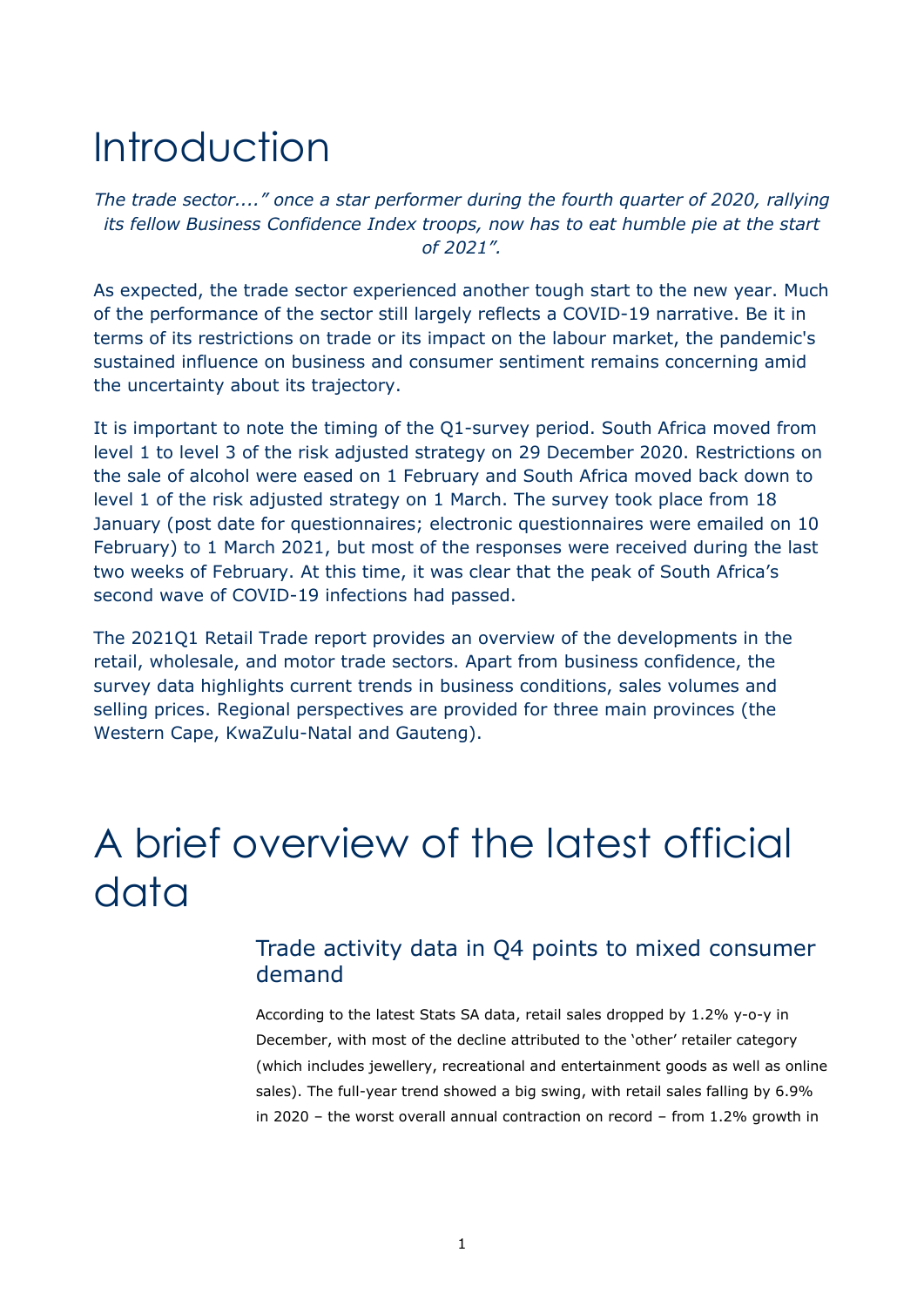2019. In contrast, on a quarterly basis, growth in the fourth quarter was positive as sales volumes improved by 2.7% on a seasonally adjusted (sa) basis.

In the case of the wholesale trade, December sales volumes increased by 1.8% y-o-y. However, sales volumes contracted by a notable 6.6% in 2020 compared to 2019. This decline is no surprise given the weak corresponding sales in the retail sector (i.e. wholesalers mainly supply retailers). Compared to Q3, sales were down by 1.7% (sa) in Q4. Meanwhile, motor trade sales fell by 1% y-o-y in December in nominal terms but were 2.7% higher q-o-q (sa) in Q4. For the year in total, sales value declined by 16.4% in 2020.

In all, the data revealed that, while the internal trade sector lost significant momentum in Q4, it still made a positive contribution to 2020Q4 GDP. Annualised real GDP growth moderated sharply to 6.3% quarter-on-quarter (qo-q) in 2020Q4 from an upwardly revised 67.3% in Q3. The trade sector made the third biggest contribution of all major sectors to 2020Q4 GDP growth. On the back of a 9.8% q-o-q expansion, the sector contributed 1.3 percentage points (% pts) to GDP growth. The 9.8% expansion was a notable slowdown from the staggering 137% growth rate recorded in Q3 (although that figure is again distorted due to the annualisation of the growth rate).

Trade sector lost significant momentum in Q4, but still made a positive contribution to 2020Q4 GDP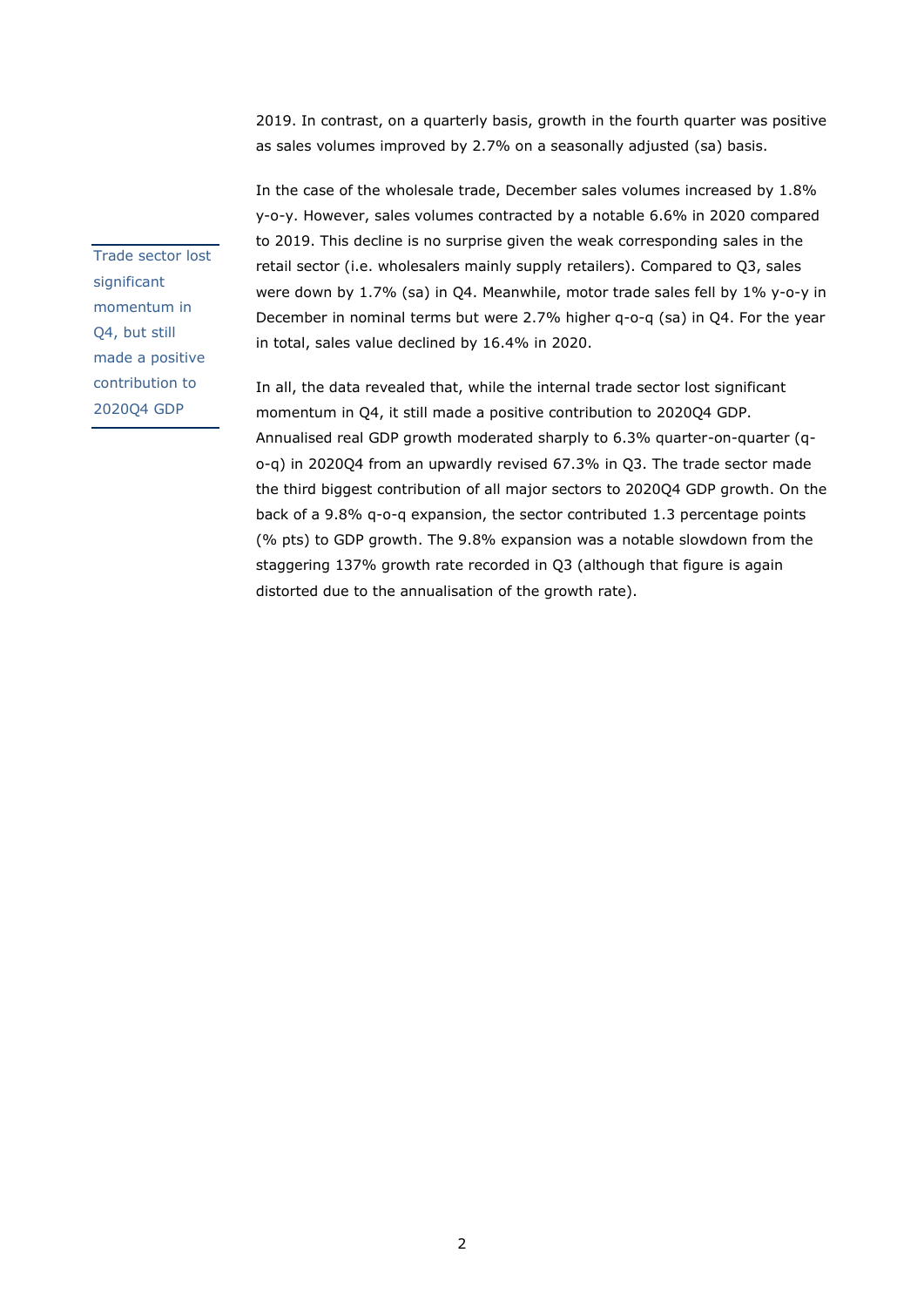# <span id="page-6-0"></span>Summary of the 2021Q1 trade sector survey results

Retailer confidence declined by 13 index points to 37 in Q1

## <span id="page-6-1"></span>Retailer confidence drops on lower volume growth

After crashing to a 29-year low of 11 in the second quarter of 2020 amid severe trade restrictions, business confidence soared remarkably from what seemed to be an upbeat 36 index points in the third quarter to 50 in the fourth quarter. In the first quarter of 2021, retailer confidence declined by 13 index points to 37. This was to be expected considering that much of the momentum gained in the final quarter of last year was from pent-up demand on alcohol, anticipated festive season sales and the lucrative social grant top up boost, which have all petered out in Q1. Furthermore, the sector also benefitted from a significant uptick in the durable goods category in the fourth quarter, as many people still worked from home, or home-schooled their children, and continued to effect home improvements and purchase home office equipment and furniture. However, this trend reversed in the first quarter of 2021. Despite the decline in Q1, overall retailer confidence levels remain in line with the long-term average of 38.



#### Figure 1: Retailer business confidence declines in Q1

*Source: BER*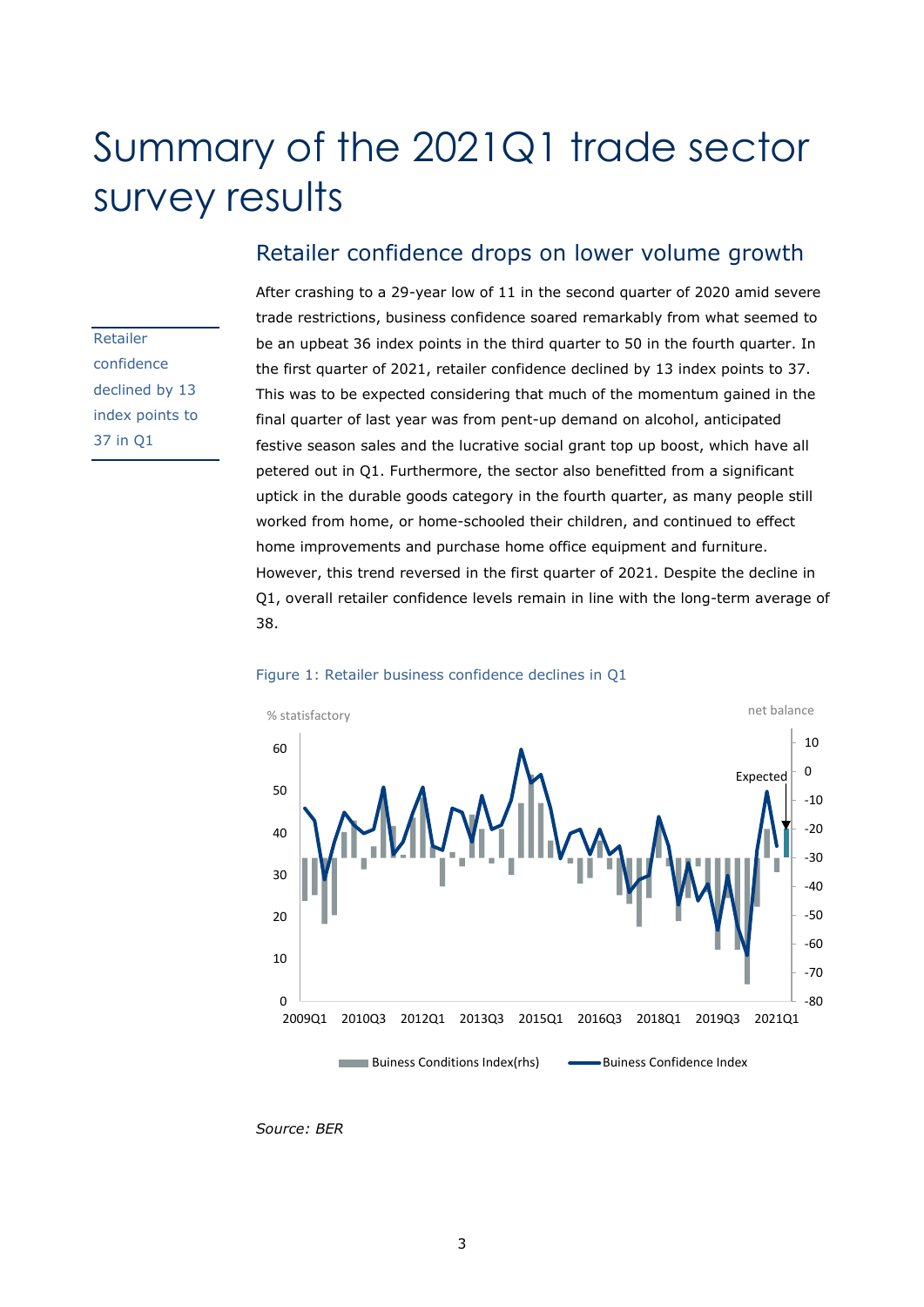The business environment remains tough for retailers

Disconcertingly, after improving in 2020Q4, business conditions weakened further by a noteworthy 15 index points in the first quarter (from -20 to -35). Apart from navigating through the COVID-19 restrictions, retailers faced several challenges in their operating environment. Chief among these were the supply chain disruptions that persisted and continued to impact prices. Secondly, several retailers, particularly those selling semi-durable goods, have flagged that a number of small independent retailers and suppliers are closing down due to aggressive competition from large chain stores. It is apparent that manufacturers also get locked into supplying large corporations with goods exclusively. Wretchedly, if this holds true, it could have a significant adverse impact on employment and competition in the sector. Thirdly, retailers with a presence at airports and in tourism dependant provinces continue to feel the impact of the travel restrictions.

The volume of retail sales petered out somewhat in Q1 Sales volume growth worsened on aggregate in the first quarter (from -1 to - 16), largely dragged down by significant declines in the durable goods category (i.e. retailers in hardware, furniture, and household appliances). Clearly, the pent-up demand for durable goods (which benefitted from people spending more time at home) has petered out. Hence the stark reversal of sales volumes, from 17 in Q4 to -17 in Q1. The latest survey results suggest that the fourth quarter was the peak for durable goods sales volumes and therefore this retail subcategory is expected to be muted for much of 2021. This is also evident in the fact that durable goods retailers do not expect business conditions to improve in the second quarter.

Semi-durable goods retailers also reported lower sales volumes

Likewise, semi-durable goods retailers also reported lower sales volumes in 2021Q1 (from -33 to -40). Sales volumes for this category continue to be weighed upon by most people still working from home and limitations on sporting activities. Moreover, the uncertainty surrounding how schools will operate amid the pandemic has also impacted on the sale of school uniforms. Despite the decline in the first quarter, semi-durable goods retailers remain optimistic about a pick-up in sales volumes in the second quarter, particularly those trading in textiles, clothing, footwear and leather goods.

Non-durable goods volumes remained at Q4 levels

In terms of the non-durable goods category (e.g. food, beverages, tobacco, pharmaceuticals and cosmetics), sales volumes in the first quarter remained at similar levels recorded in the fourth quarter. Given the loss of the social grant top-ups - which came to an end in October - and renewed alcohol sales restrictions in January, it is quite heartening that non-durable goods sales volumes held firm in the first quarter of 2021.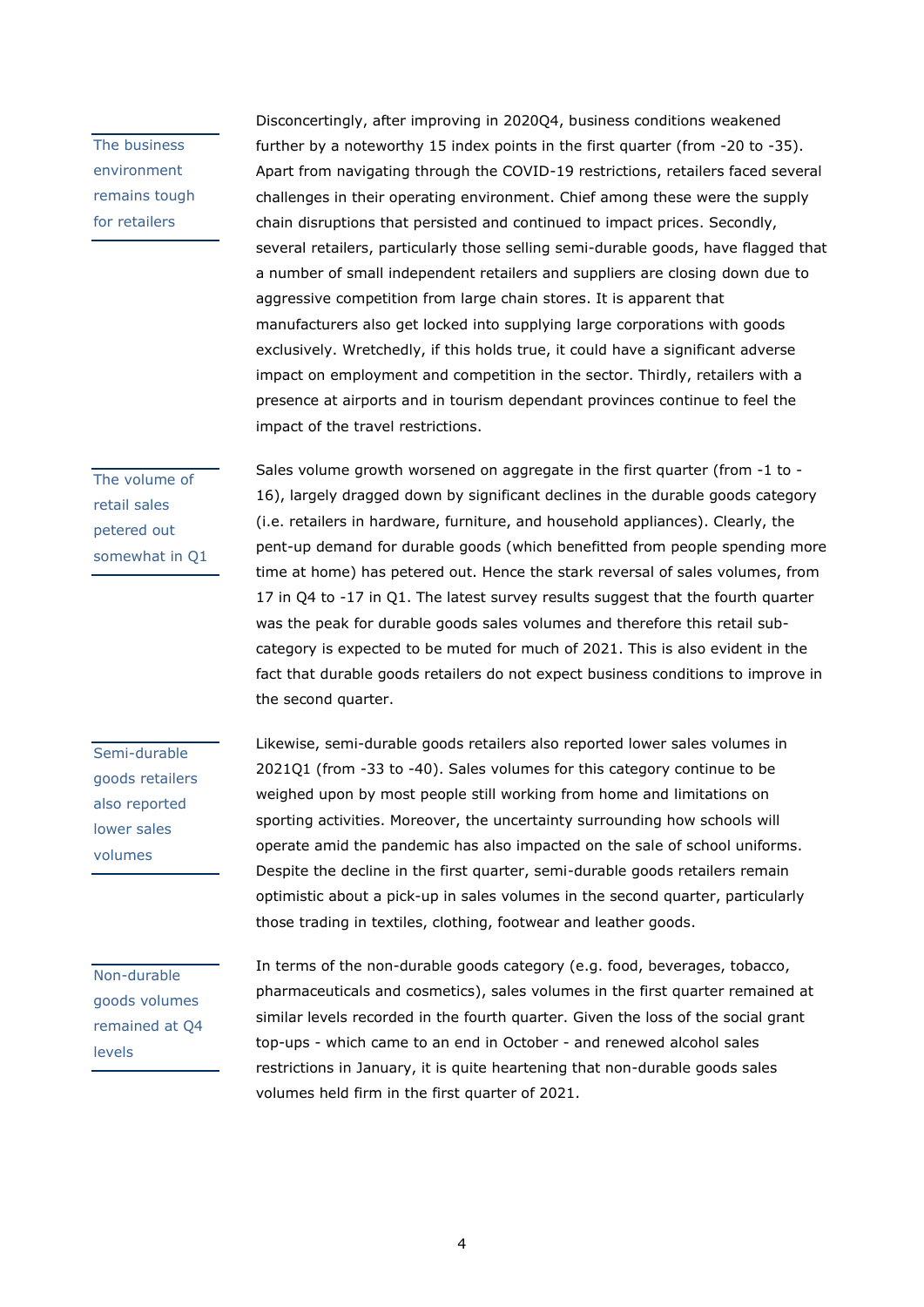Selling prices remained elevated

In the first quarter, retailers in general kept selling prices elevated, and durable goods retailers in particular hiked their prices. Current price increases can be attributed to several factors. Among these are the increases in import prices, particularly of steel and raw materials, as well as relatively high food inflation. Costs associated with COVID-19 related hygiene protocols also remain an extra expense to retailers. Looking ahead, rising fuel and electricity prices will also have an impact on prices. However, in the fourth quarter, retailers (particularly in non-durables goods) had pricing power that was aided by the social grant topups as well as trade restrictions imposed on restaurants. Now, with the grant payments halted at the end of last year and more competition from restaurants, retailers will not be able to sustain this pricing power moving forward.

Significant risks lie ahead with the prospect of a third wave in SA looming amid a very slow vaccine rollout.

Looking ahead into the second quarter, it is discouraging that the overall retail sector (except for the non-durable retailers) is pessimistic about business conditions and sales volumes. Significant risks lie ahead with the prospect of a third wave in SA looming amid a very slow vaccine rollout. Renewed lockdown restrictions to curb the spread of the virus will certainly harm the sector. Furthermore, given the hikes in fuel and electricity prices, rising food inflation, below-inflation adjustments to social grants and the expiration of the SRD grant and TERS programme at the end of April, there is a real risk that the household finances of low-income consumers could come under significant pressure. This could hurt non-durable goods sales volumes in particular. The weak labour market as well as the power supply crisis at Eskom also do not bode well for the trade sector in general.

In all, given that the pent-up demand for durable goods has now mostly been met, coupled with some warning bells for the hitherto robust non-durable goods sector, momentum in the second quarter will in all likelihood depend on the performance of semi-durable goods retailers, particularly through the sale of winter clothing and school uniforms.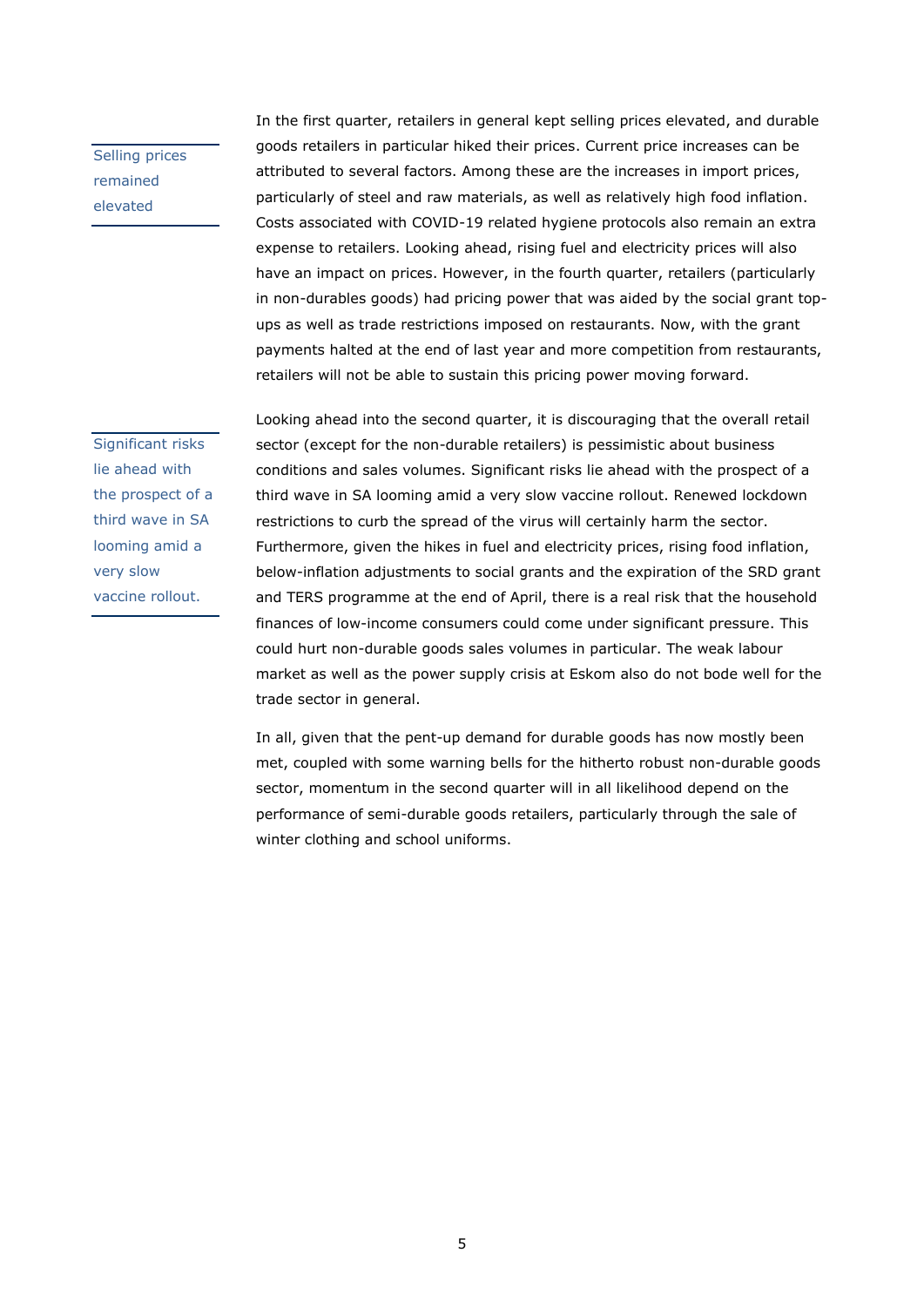**Wholesaler** confidence remained largely unchanged despite a tough business environment and low sales volumes

#### <span id="page-9-0"></span>Wholesalers continued to take strain

After climbing from 33 to 59 in 2020Q4 on higher spending on consumer goods, wholesaler confidence remained largely unchanged during the first quarter. It is somewhat surprising that wholesalers were able to sustain their Q4 confidence levels despite a deterioration in business conditions (from -5 to -29), lower sales volumes (from 1 to -10) and a lack of pricing power (from 28 to 26). Therefore, the sustained confidence in the first quarter could merely reflect wholesaler's optimism about business conditions in the second quarter (see figure 2).





*Source: BER* 

The BER's survey also indicated that wholesalers expect strong growth in sales volumes in the second quarter for both sub-categories (i.e. consumer and nonconsumer goods). Consumer goods wholesalers expect to profit from a pick-up in alcohol sales amid eased trading restrictions, winter clothing sales and more importantly, the resilient agricultural sector which has benefitted from favourable weather conditions and bumper crops. In 2020, SA became the world's largest exporter of citrus, wine, maize, nuts, deciduous fruit, and sugar cane. Meanwhile, non-consumer goods wholesalers (which includes those selling metal ores, building materials and chemicals) should benefit from the better global growth in 2021 which is expected to keep commodity prices elevated and boost SA export volumes. In addition, improved conditions in the building and construction sector also bode well for this wholesale goods sub-category.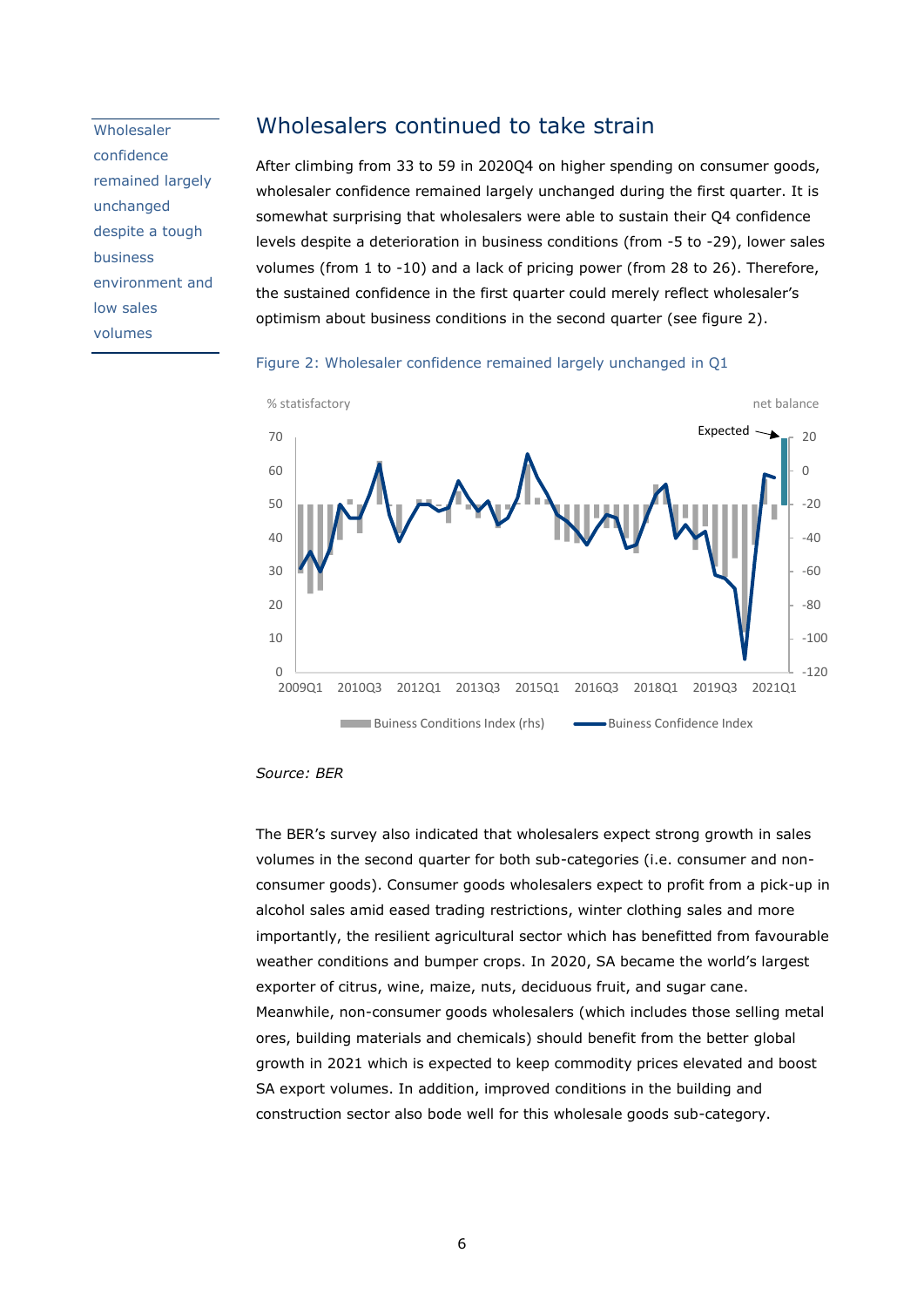After edging up to 41 index points in 2020Q4, new vehicle trader confidence declined to 35 in Q1.

### <span id="page-10-0"></span>Motor trade remains under pressure

Difficult times continue to persist in the domestic motor trade industry amid weak economic growth, low business and consumer confidence levels as well as a fragile labour market which has weakened the balance sheets of households and corporates. The impact of this weak macroeconomic backdrop is certainly reflected in the fall in confidence in the first quarter. After edging up to 41 index points in 2020Q4, new vehicle trader confidence declined to 35 in 2021Q1.

New vehicle sales volumes recovered some lost ground (from -67 to -58) in the first quarter, although remaining depressed and well below the 12-year average reading for this indicator. The sustained weak trend in new vehicle sales is reflected more pronouncedly in the latest passenger car sales data from naamsa, which illustrates that sales volumes remain down 13.3% y-o-y in February 2021 (see figure 3).



#### Figure 3: New passenger car sales have not fully recovered

#### *Source: naamsa*

New vehicle dealers expect both business conditions and sales volumes to improve in Q2

Looking ahead, the outlook for the motor trade sector is slightly more encouraging, with new vehicle dealers expecting both business conditions and sales volumes to improve notably in the second quarter. Much of the optimism is fuelled by the prospect of a further recovery in the domestic economy and more people returning to work, which could boost sales volumes given that interest rates remain low.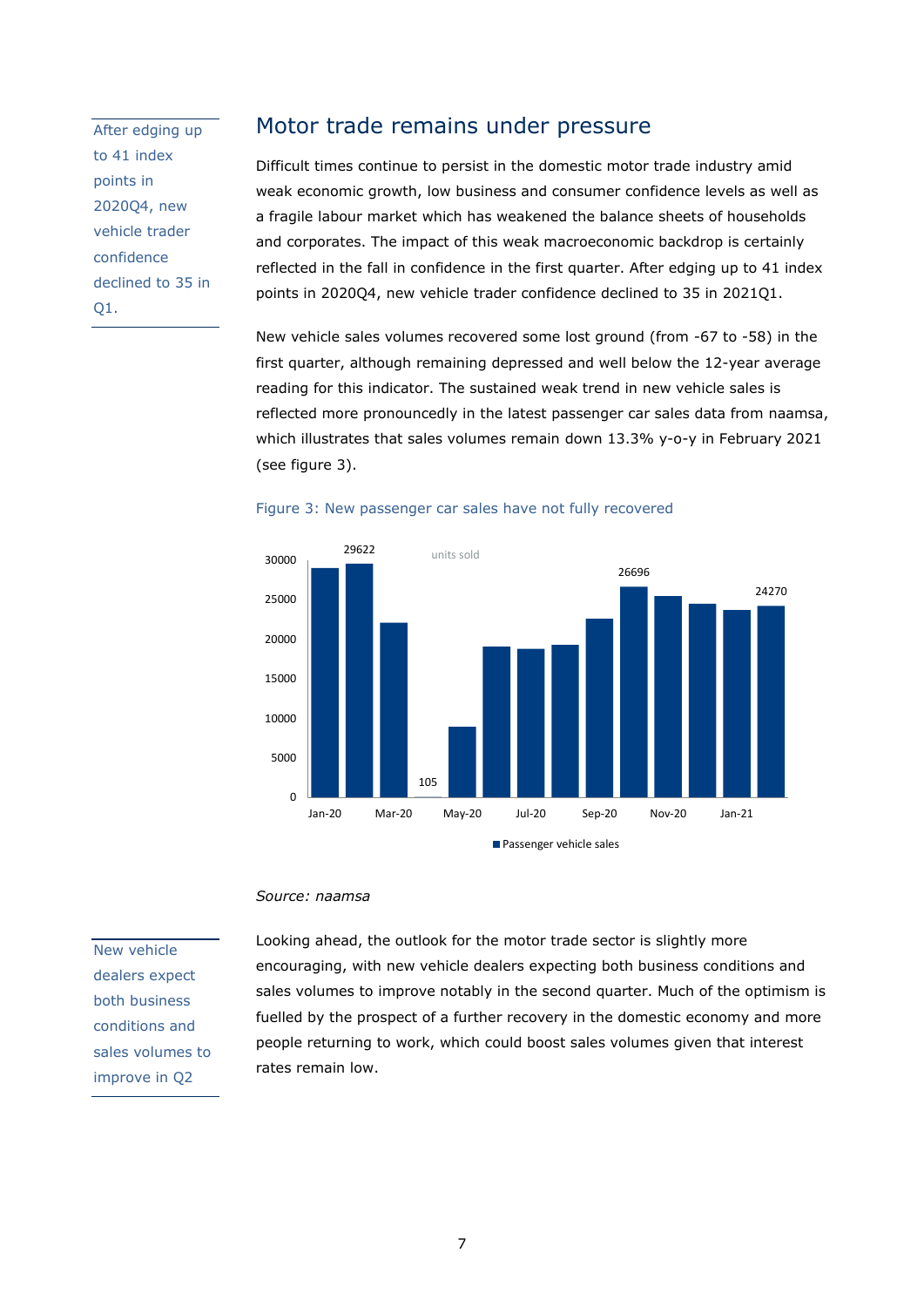# <span id="page-11-0"></span>Survey results

# <span id="page-11-1"></span>Retail trade: total<sup>1</sup>

| <b>Indicator</b>           | Unit  | $\mu$ - $\sigma$ |       | μ+σ   | <b>19Q2</b> | 19Q3  | <b>19Q4</b> | 2001  | <b>20Q2</b> | <b>20Q3</b> | 2004 2101 |       | ZΔ    | $\sigma$ $\Lambda$ |
|----------------------------|-------|------------------|-------|-------|-------------|-------|-------------|-------|-------------|-------------|-----------|-------|-------|--------------------|
| Confidence                 | %     | 28               | 38    | 48    | 28          | 17    | 30          | 18    | 11          | 36          | 50        | 37    | $-13$ | 9                  |
| <b>Business conditions</b> | Net % | $-49$            | $-33$ | $-17$ | $-42$       | -62   | -44         | $-62$ | $-74$       | $-47$       | $-20$     | -35   | -15   | 14                 |
| Sales volumes              | Net % | -38              | $-22$ | $-7$  | $-37$       | $-40$ | -35         | $-48$ | -57         | $-42$       | $-1$      | -16   | -15   | 13                 |
| Seasonally adjusted        | Net % | -37              | $-22$ | -8    | $-29$       | -35   | -44         | $-51$ | -49         | -37         | $-11$     | $-19$ | -8    | 10                 |
| Smoothed                   | Net % | $-35$            | $-22$ | $-10$ | -33         | -37   | $-41$       | $-47$ | -49         | -33         | $-20$     | -9    | 11    | 6                  |
| Selling prices             | Net % | 14               | 33    | 51    | 22          | 29    | 32          | 22    | 16          | 40          | 49        | 53    | 4     | 14                 |





 $1$  The "retail trade total" consists of the "retail trade durables", the "retail trade semi-durables" and the "retail trade non-durables" goods sectors. The BER does not cover the retail trade in second hand goods in stores (SIC code 624), the retail trade not in stores (625) and the repair of personal and household goods (626).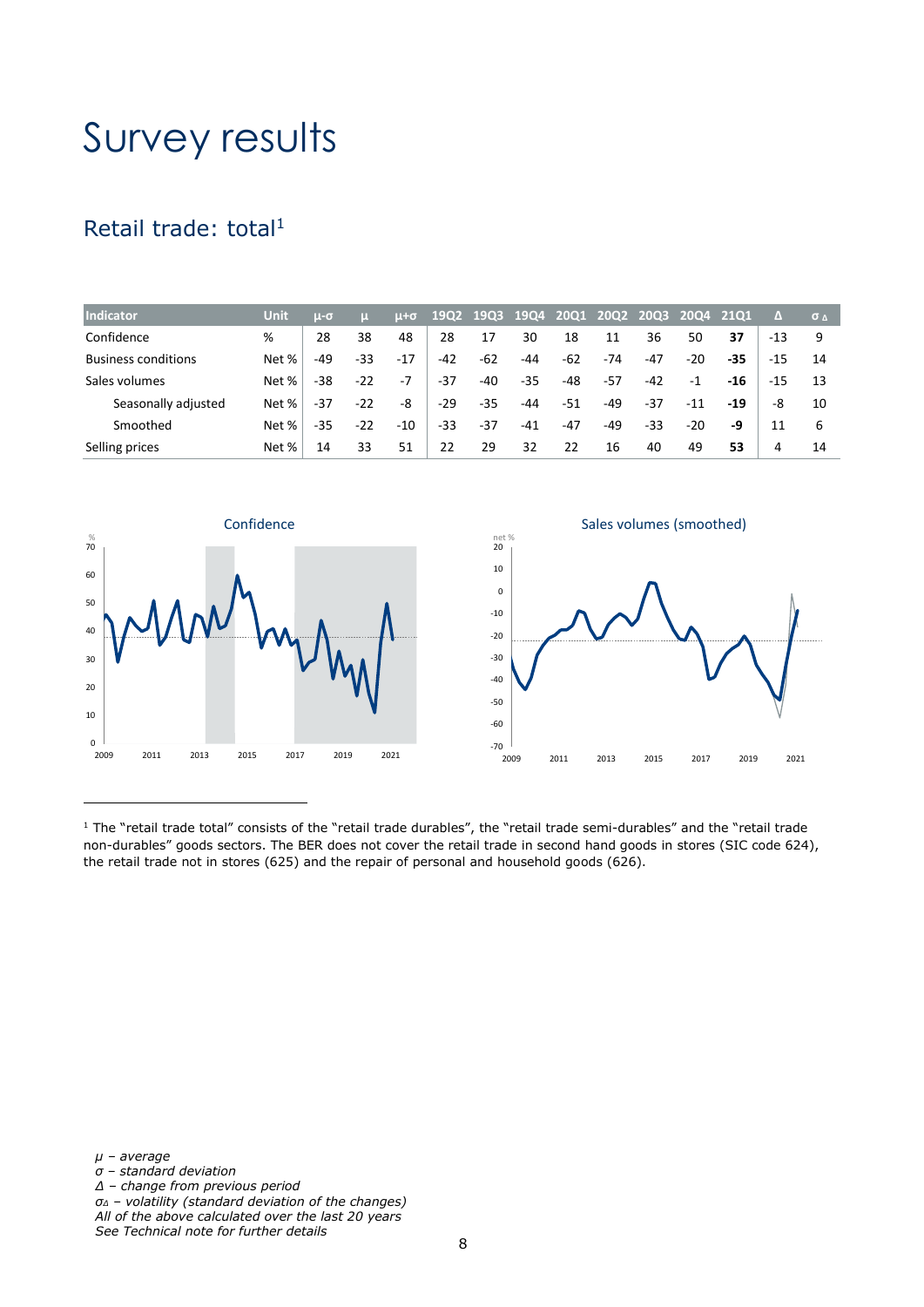

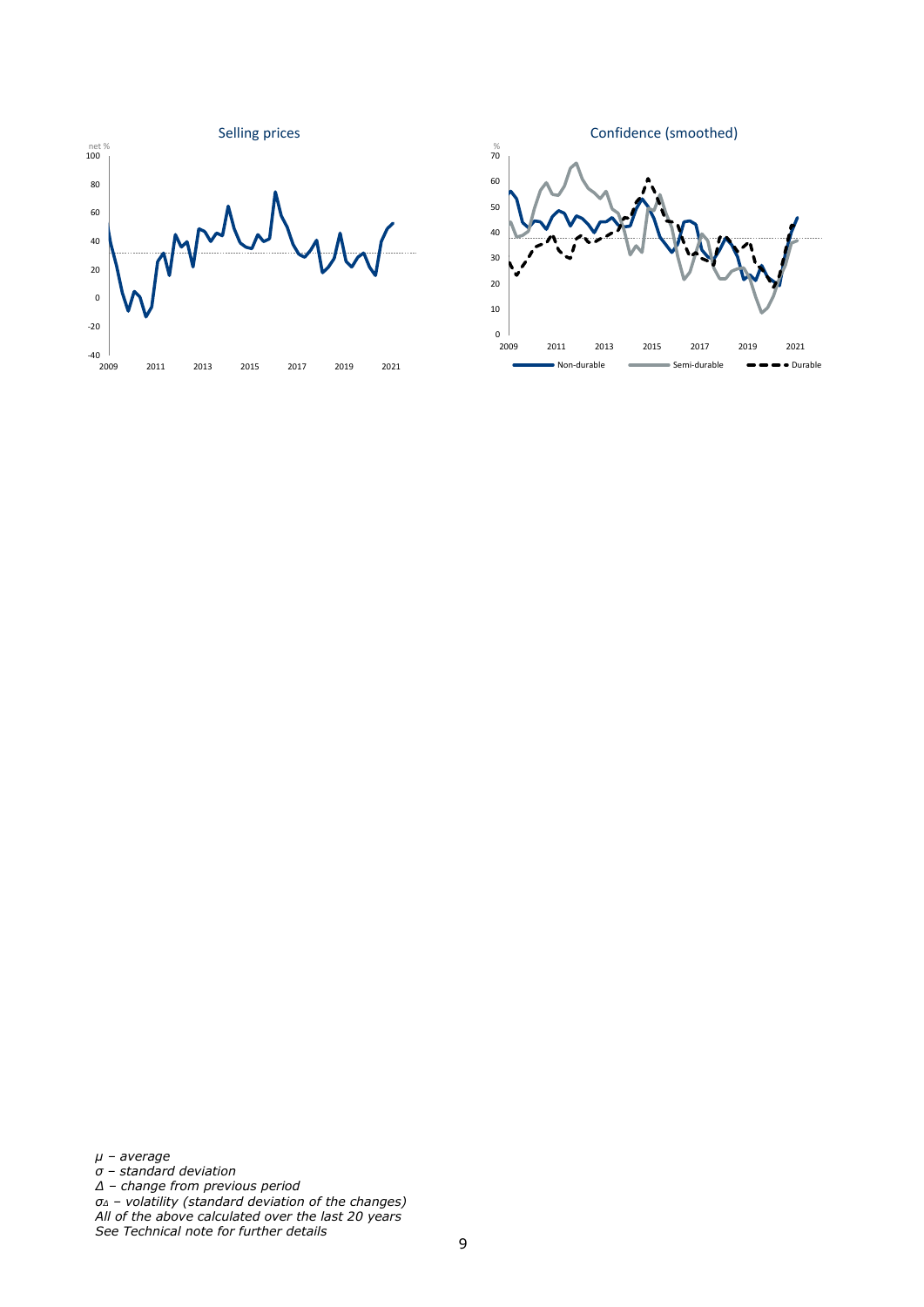# Retail trade: total



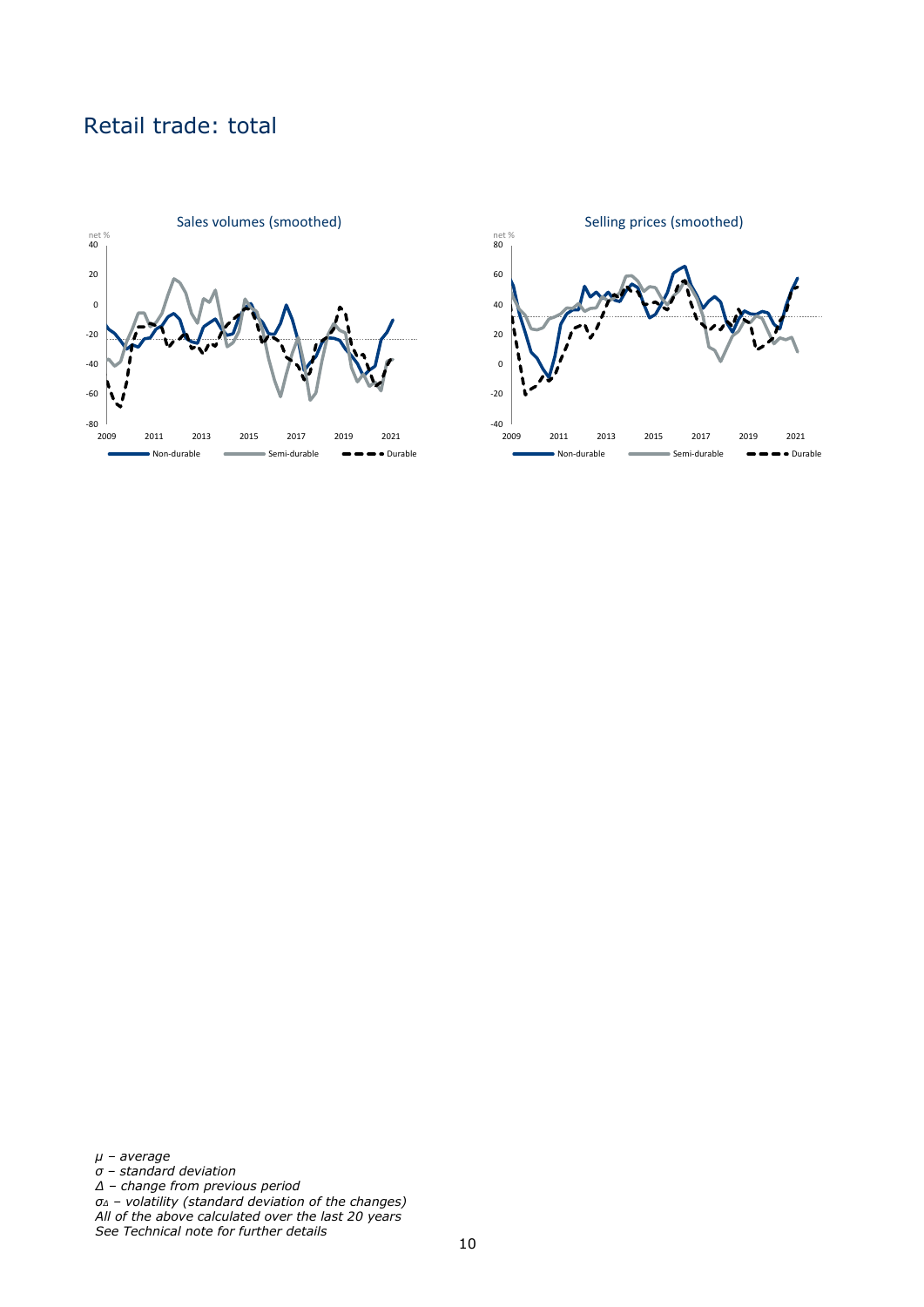# <span id="page-14-0"></span>Retail trade: non-durables<sup>2</sup>

| <b>Indicator</b>           | Unit  | $u$ - $\sigma$ |       | $\mu + \sigma$ |       | 19Q2 19Q3 | <b>19Q4</b> | <b>2001</b> | <b>2002</b> | <b>2003</b> | 2004 2101 |       | 74    | $\sigma_A$ |
|----------------------------|-------|----------------|-------|----------------|-------|-----------|-------------|-------------|-------------|-------------|-----------|-------|-------|------------|
| Confidence                 | %     | 27             | 39    | 51             | 28    | 20        | 34          | 14          | 15          | 29          | 52        | 40    | $-12$ | 12         |
| <b>Business conditions</b> | Net % | $-51$          | $-34$ | $-17$          | -37   | -60       | $-43$       | $-73$       | $-51$       | $-38$       | $-35$     | $-28$ |       | 19         |
| Sales volumes              | Net % | -36            | $-21$ | -6             | -38   | -37       | -43         | $-63$       | $-25$       | $-35$       | $-10$     | $-10$ | 0     | 15         |
| Seasonally adjusted        | Net % | $-35$          | $-21$ | -6             | -35   | -38       | -49         | -59         | $-22$       | $-36$       | -16       | -6    | 10    | 14         |
| Smoothed                   | Net % | $-32$          | $-21$ | -9             | $-34$ | -39       | -48         | $-44$       | $-41$       | $-23$       | $-18$     | $-10$ | 8     |            |
| Selling prices             | Net % | 17             | 37    | 57             | 21    | 43        | 43          | 18          | 20          | 34          | 63        | 53    | -10   | 19         |







<sup>2</sup> Food, inedible groceries, tobacco (SIC code 621), beverages (622), pharmaceutical & medical goods, cosmetic & toiletry articles (6231), reading matter, stationery, office supplies (62391), other non-durable goods (62399)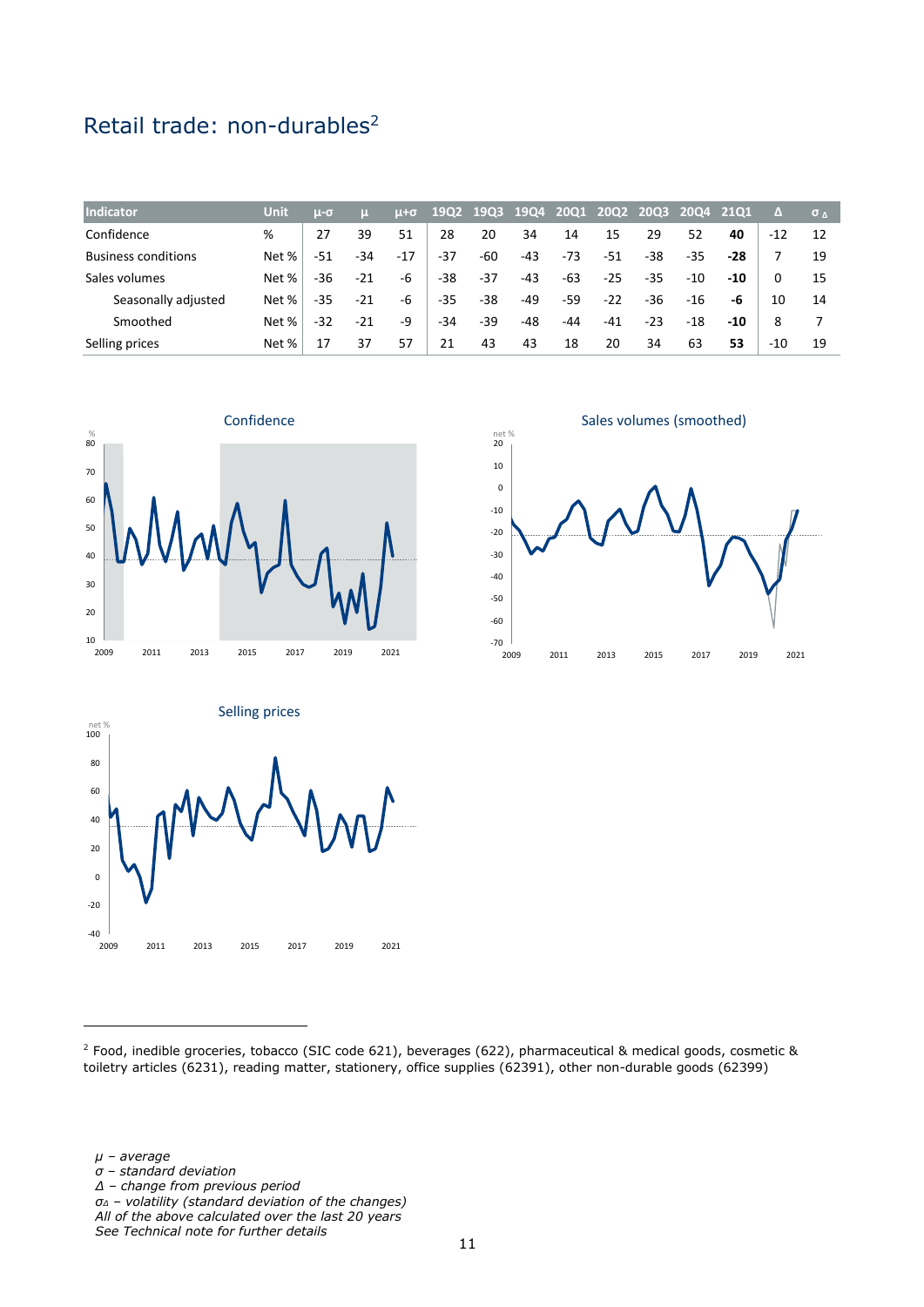# <span id="page-15-0"></span>Retail trade: semi-durables<sup>3</sup>

| Indicator                  | Unit  | $\mu$ - $\sigma$ |       | $\mu + \sigma$ |       | 19Q2 19Q3 | <b>19Q4</b> | <b>2001</b> | <b>20Q2</b> | $-20Q3$ | 2004 2101 |     |    | $\sigma_A$ |
|----------------------------|-------|------------------|-------|----------------|-------|-----------|-------------|-------------|-------------|---------|-----------|-----|----|------------|
| Confidence                 | %     | 22               | 39    | 57             | 8     |           | 13          | 14          | 19          | 34      | 29        | 45  | 16 | 14         |
| <b>Business conditions</b> | Net % | -66              | -39   | $-13$          | -61   | -75       | -73         | -49         | $-100$      | $-52$   | -38       | -46 | -8 | 28         |
| Sales volumes              | Net % | -53              | $-24$ | 6              | $-31$ | -75       | -49         | $-15$       | $-100$      | $-40$   | $-33$     | -40 | -7 | 32         |
| Smoothed                   | Net % | -45              | $-23$ | $-1$           | $-42$ | -52       | -46         | -55         | $-52$       | -58     | -38       | -37 |    | 12         |
| Selling prices             | Net % | 16               | 34    | 52             | 32    | 35        | 26          | 6           | 10          | 38      |           | 15  | 13 | 18         |



Sales volumes (smoothed)





<sup>3</sup> Textiles, clothing, footwear & leather goods (SIC code 6232), sports goods & entertainment requisites (62393), other semi-durable goods (62399)

*µ – average*

- *σ – standard deviation*
- *Δ – change from previous period*
- *σ<sup>Δ</sup> – volatility (standard deviation of the changes) All of the above calculated over the last 20 years*

*See Technical note for further details*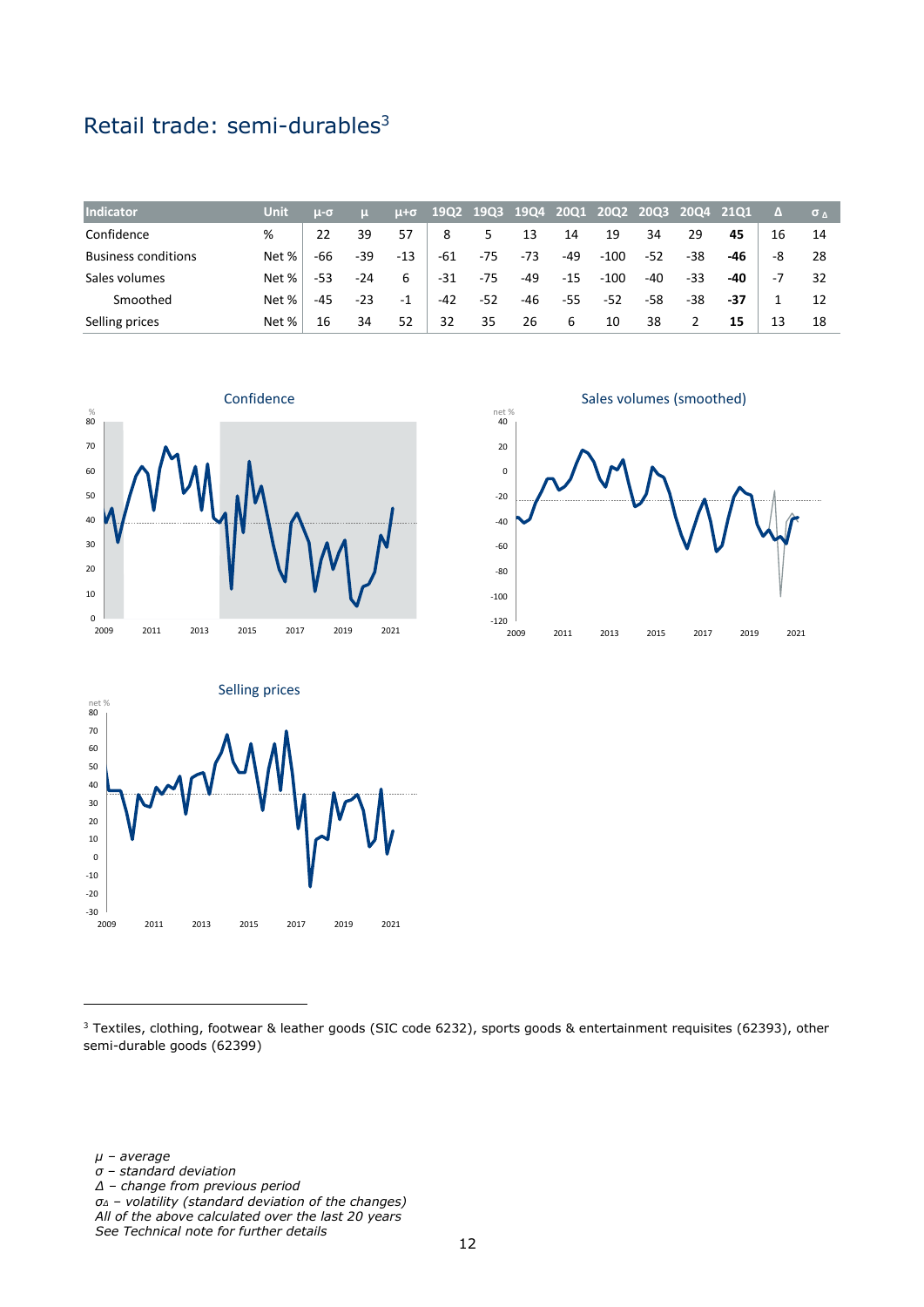# <span id="page-16-0"></span>Retail trade: durables<sup>4</sup>

| <b>Indicator</b>           | <b>Unit</b> | $\mu$ - $\sigma$ |       | μ+σ  |       | 19Q2 19Q3 | <b>19Q4</b> | <b>2001</b> | <b>20Q2</b> | 20Q3 20Q4 21Q1 |       |       | Δ     | $\sigma_A$ |
|----------------------------|-------------|------------------|-------|------|-------|-----------|-------------|-------------|-------------|----------------|-------|-------|-------|------------|
| Confidence                 | %           | 25               | 36    | 48   | 33    | 15        | 30          | 23          | 3           | 44             | 52    | 33    | $-19$ | 13         |
| <b>Business conditions</b> | Net %       | -53              | $-31$ | -9   | -44   | -63       | -38         | -53         | -95         | -56            | 0     | -40   | -40   | 22         |
| Sales volumes              |             |                  |       |      |       |           |             |             |             |                |       |       |       |            |
| Total                      | Net %       | $-47$            | $-24$ | $-1$ | $-39$ | -36       | $-18$       | $-39$       | $-91$       | -49            | 17    | $-17$ | $-34$ | 22         |
| Hardware                   | Net %       | $-50$            | $-20$ | 9    | -44   | $-24$     | $-11$       | -49         | -97         | -45            | 43    | 14    | $-29$ | 27         |
| Furniture                  | Net %       | $-50$            | $-28$ | -5   | $-32$ | $-50$     | $-23$       | $-26$       | -83         | -55            | $-17$ | -50   | -33   | -24        |
| Selling prices             | Net %       | 3                | 26    | 49   | 21    |           | 14          | 30          | 11          | 47             | 44    | 60    | 16    | 19         |







4 "Retail trade durables" consists of "hardware" and "furniture". "Hardware" includes hardware, paint and glass (SIC code 6234). "Furniture" consists of household furniture, appliances, articles and equipment (6233), jewellery and related items (62392) and other durable goods (62399)

- *σ – standard deviation*
- *Δ – change from previous period*
- *σ<sup>Δ</sup> – volatility (standard deviation of the changes)*
- *All of the above calculated over the last 20 years*

*See Technical note for further details*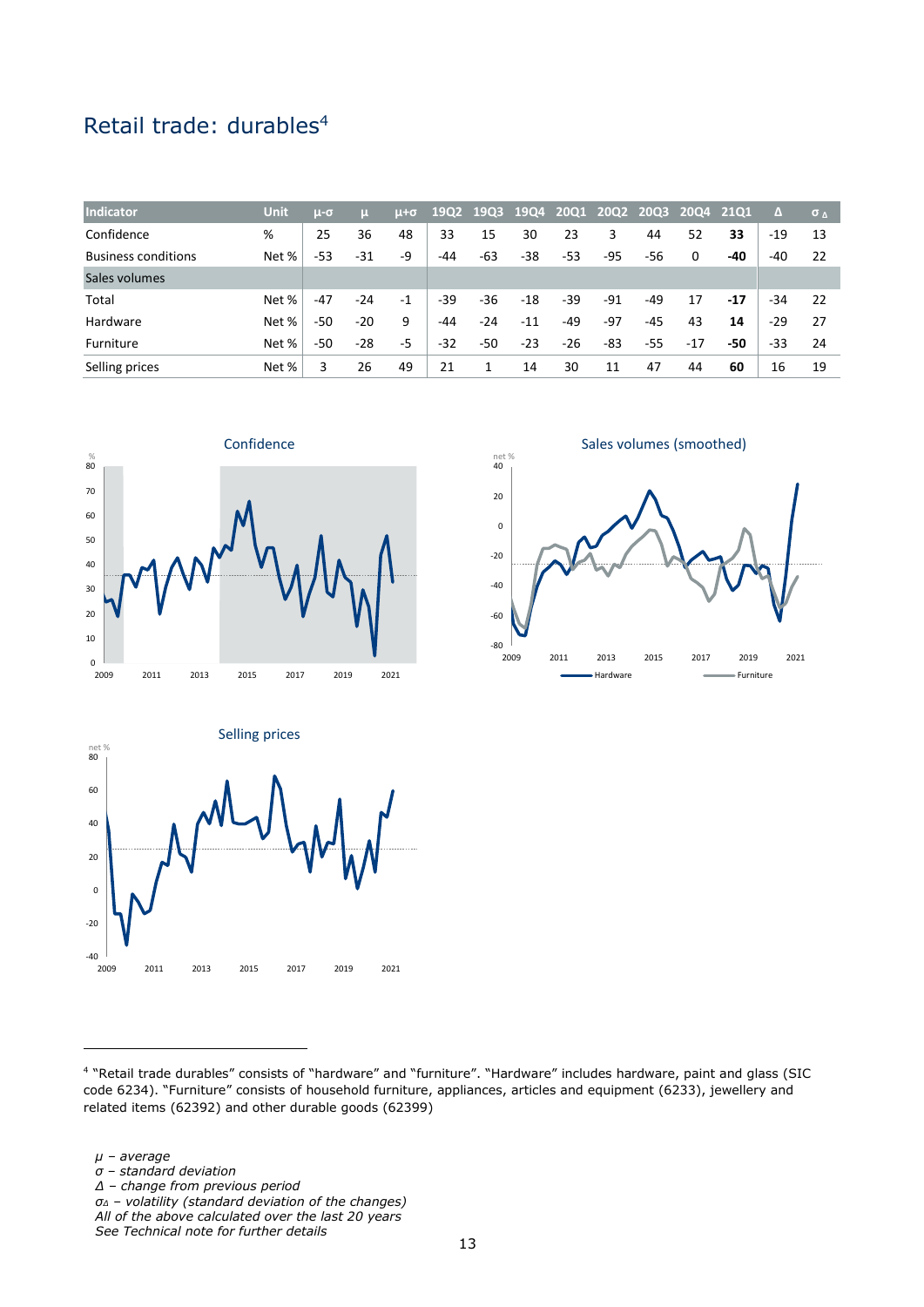# <span id="page-17-0"></span>Retail trade: provinces

| Indicator           | <b>Unit</b> | $\mu$ - $\sigma$ | μ     | $\mu + \sigma$ | 19Q2  | 19Q3  | 19Q4  | <b>20Q1</b> | <b>20Q2</b> | <b>20Q3</b> | 2004  | 2101           | $\Lambda$ | $\sigma$ $\Delta$ |
|---------------------|-------------|------------------|-------|----------------|-------|-------|-------|-------------|-------------|-------------|-------|----------------|-----------|-------------------|
| Gauteng             |             |                  |       |                |       |       |       |             |             |             |       |                |           |                   |
| Confidence          | %           | 22               | 34    | 46             | 18    | 14    | 25    | 16          | 6           | 41          | 57    | 30             | $-27$     | 13                |
| Smoothed            | %           | 25               | 34    | 44             | 16    | 19    | 18    | 16          | 21          | 35          | 43    | 44             | 1         | 4                 |
| Sales volumes       | Net %       | $-47$            | $-25$ | $-4$           | $-63$ | $-48$ | $-78$ | $-74$       | $-46$       | $-31$       | 9     | $-6$           | $-15$     | 18                |
| Smoothed            | Net %       | $-43$            | $-25$ | -8             | $-51$ | $-63$ | $-67$ | $-66$       | $-50$       | $-23$       | -9    | $\overline{2}$ | 11        | 8                 |
| KwaZulu-Natal       |             |                  |       |                |       |       |       |             |             |             |       |                |           |                   |
| Confidence          | %           | 20               | 35    | 51             | 0     | 7     | 26    | 16          | 14          | 42          | 61    | 53             | -8        | 18                |
| Smoothed            | %           | 24               | 35    | 47             | 7     | 11    | 16    | 19          | 24          | 39          | 52    | 57             | 5         | 6                 |
| Sales volumes       | Net %       | $-51$            | $-29$ | $-7$           | $-76$ | $-67$ | $-38$ | $-62$       | $-3$        | $-30$       | 13    | 11             | $-2$      | 27                |
| Smoothed            | Net %       | $-44$            | $-29$ | $-13$          | $-51$ | $-60$ | $-56$ | $-34$       | $-32$       | $-7$        | $-2$  | 12             | 14        | 11                |
| <b>Western Cape</b> |             |                  |       |                |       |       |       |             |             |             |       |                |           |                   |
| Confidence          | %           | 32               | 45    | 57             | 59    | 26    | 41    | 25          | 13          | 34          | 37    | 34             | $-3$      | 14                |
| Smoothed            | %           | 36               | 45    | 54             | 42    | 42    | 31    | 26          | 24          | 28          | 35    | 36             | 1         | 5                 |
| Sales volumes       | Net %       | $-34$            | -8    | 19             | 8     | $-23$ | $-7$  | $-19$       | $-93$       | $-55$       | $-13$ | -45            | $-32$     | 26                |
| Smoothed            | Net %       | $-29$            | -8    | 14             | $-10$ | $-7$  | $-16$ | $-40$       | $-56$       | $-54$       | $-38$ | -29            | 9         | 10                |





Confidence: Western Cape (smoothed)

*Δ – change from previous period*

 $\begin{array}{c|c} 0 & 0 \\ 2009 & 0 \end{array}$ 10 20 30 40 50 60 % 2009 2011 2013 2015 2017 2019 2021 Confidence: KwaZulu-Natal (smoothed)

Sales volumes (smoothed)



net %

*µ – average*

*σ – standard deviation*

*σ<sup>Δ</sup> – volatility (standard deviation of the changes) All of the above calculated over the last 20 years See Technical note for further details*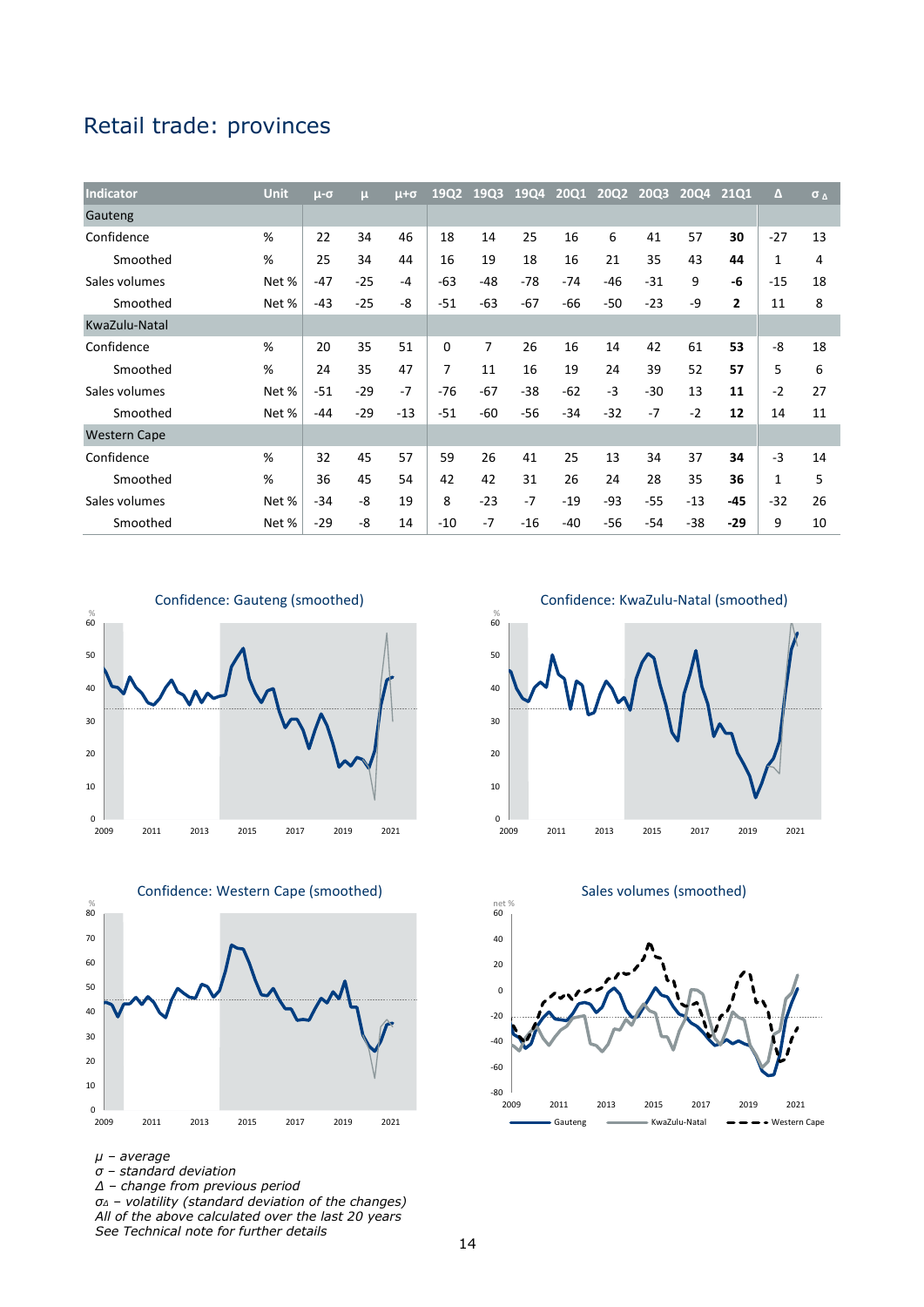# <span id="page-18-0"></span>Wholesale trade: total<sup>5</sup>

| Indicator                  | Unit  | $u - \sigma$ |       | $u + \sigma$ | 19Q2 19Q3 19Q4 |       |     | 20Q1  |     | 20Q2 20Q3 20Q4 21Q1 |    |       |       | $\sigma$ $\Lambda$ |
|----------------------------|-------|--------------|-------|--------------|----------------|-------|-----|-------|-----|---------------------|----|-------|-------|--------------------|
| Confidence                 | %     | 34           | 45    | 55           | 42             | 29    | 28  | 25    | 4   | 33                  | 59 | 58    | -1    |                    |
| <b>Business conditions</b> | Net % | -53          | -33   | $-13$        | -33            | $-57$ | -63 | $-52$ | -96 | -44                 | -5 | $-29$ | -24   | 19                 |
| Sales volumes              | Net % | -44          | $-24$ | -4           | $-27$          | -50   | -39 | $-47$ | -88 | $-35$               |    | -10   | $-11$ | 18                 |
| Selling prices             | Net % |              | 21    | 42           | 11             | 17    | 13  | 11    | 40  | 37                  | 28 | 26    | -2    | 16                 |



 $-100$   $|$ <br>2009 -80 -60 -40 -20 0 20 40 net % 2009 2011 2013 2015 2017 2019 2021

Sales volumes





<sup>5</sup> The "wholesale trade total" consists of the "wholesale trade consumer goods" and the "wholesale trade non-consumer goods" sectors. The BER does not cover the wholesale trade on a fee or contract basis (SIC code 611), the wholesale trade in precious stones, jewellery and silverware (61393) and the wholesale trade in solid, liquid and gaseous fuels and related products (6141)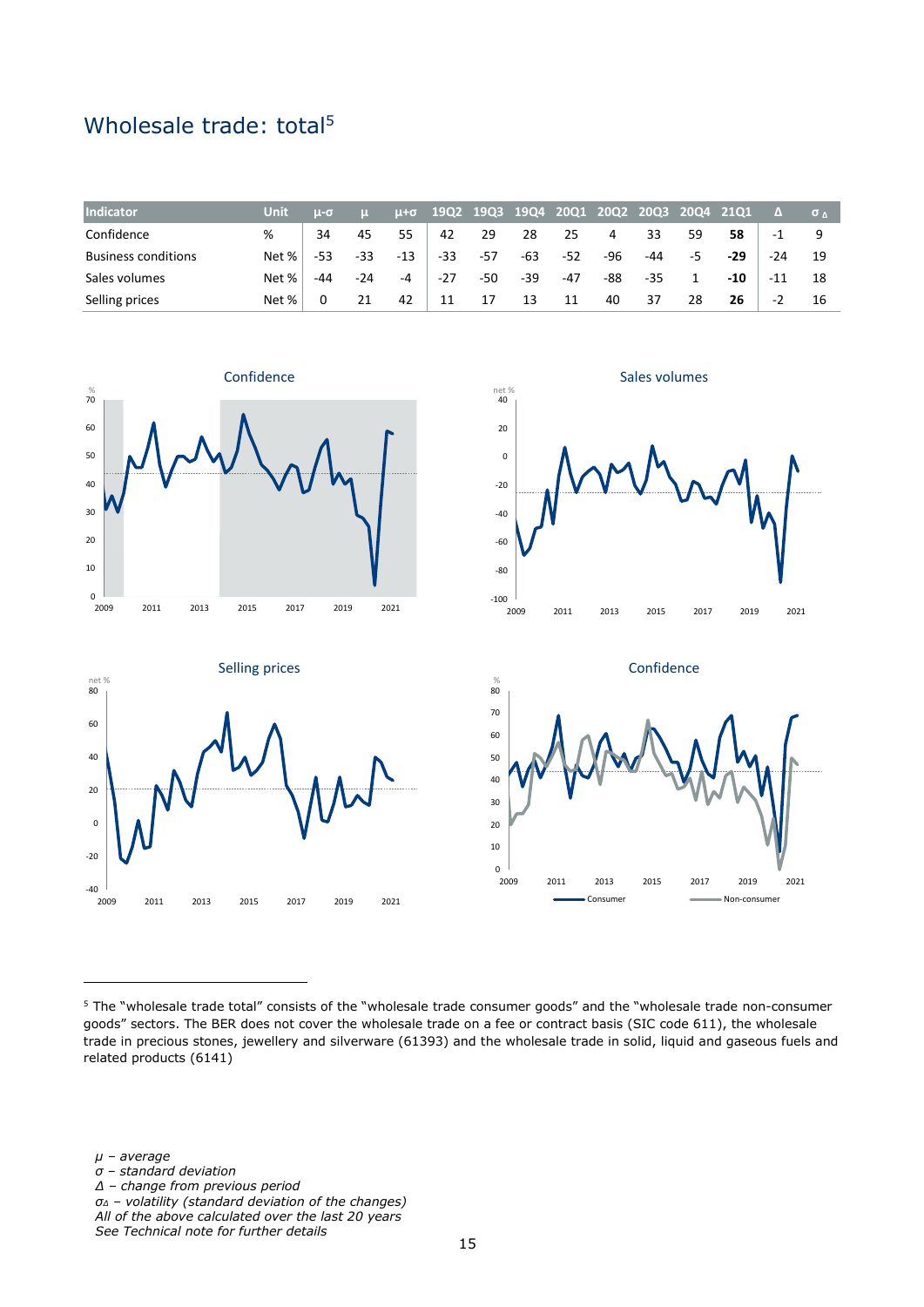# Wholesale trade: total



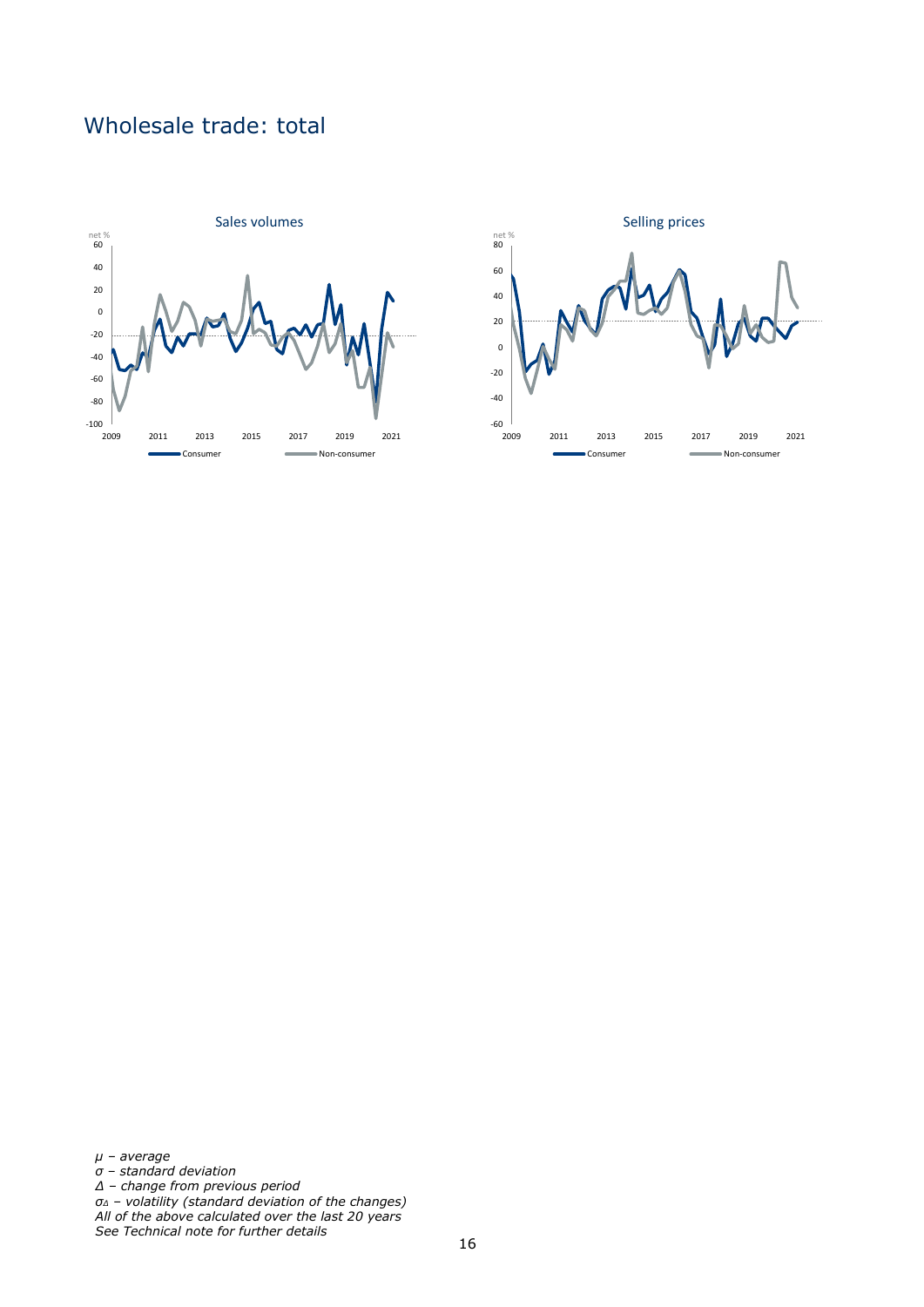# <span id="page-20-0"></span>Wholesale trade: consumer goods<sup>6</sup>

| <b>Indicator</b>           | Unit  | $u - \sigma$ |       | $u + \sigma$ | 19Q2 19Q3 19Q4 20Q1 20Q2 20Q3 20Q4 21Q1 |       |     |       |     |     |    |     |       | $\sigma$ $\Lambda$ |
|----------------------------|-------|--------------|-------|--------------|-----------------------------------------|-------|-----|-------|-----|-----|----|-----|-------|--------------------|
| Confidence                 | %     | 38           | 49    | 61           | 51                                      | 33    | 46  | 28    | 8   | 56  | 68 | 69  |       |                    |
| <b>Business conditions</b> | Net % | -52          | $-32$ | $-12$        | -25                                     | $-51$ | -50 | $-57$ | -99 | -31 | 19 | -19 | $-38$ |                    |
| Sales volumes              | Net % | $-41$        | $-21$ | - 1          | $-22$                                   | -38   | -10 | -46   | -80 | -15 | 18 | 10  | -8    |                    |
| Selling prices             | Net % |              |       | 44           |                                         | 23    | 23  | 17    | 12  |     | 17 | 20  |       | 18                 |



Sales volumes





<sup>6</sup> Agricultural raw materials and livestock (SIC 6121), food, beverages and tobacco (6122), textiles, clothing and footwear (6131) and other household goods (6139).

*µ – average*

- *σ – standard deviation*
- *Δ – change from previous period*
- *σ<sup>Δ</sup> – volatility (standard deviation of the changes) All of the above calculated over the last 20 years*

*See Technical note for further details*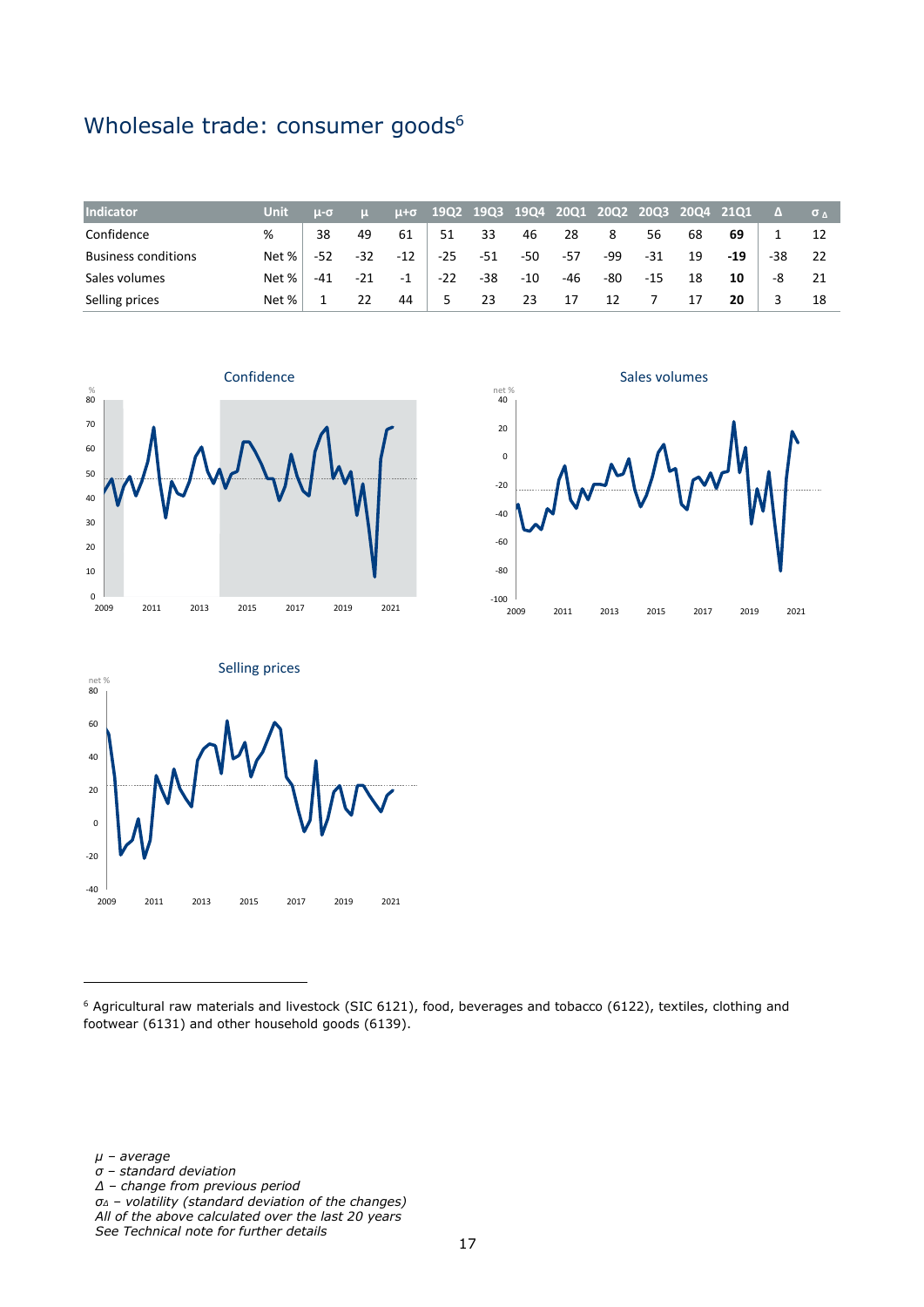# <span id="page-21-0"></span>Wholesale trade: non-consumer goods<sup>7</sup>

| Indicator                  | Unit  | $u - \sigma$ |       | $u + \sigma$ | 19Q2 19Q3 19Q4 |     |     | <b>20Q1</b> |     | 20Q2 20Q3 20Q4 21Q1 |       |       |     | $\sigma$ $\Lambda$ |
|----------------------------|-------|--------------|-------|--------------|----------------|-----|-----|-------------|-----|---------------------|-------|-------|-----|--------------------|
| Confidence                 | %     | 27           | 40    | 54           | 31             | 24  | 11  | 23          | 0   | 11                  | 50    | 47    | -3  | 12                 |
| <b>Business conditions</b> | Net % | -58          | $-34$ | $-10$        | $-42$          | -66 | -75 | $-45$       | -93 | -57                 | $-32$ | -39   | -7  | -20                |
| Sales volumes              | Net % | -54          | $-28$ | $-1$         | -34            | -67 | -67 | $-49$       | -95 | -56                 | -18   | $-31$ | -13 | 23                 |
| Selling prices             | Net % | -4           | 20    | 44           | 18             | 8   | 4   | 5.          | 67  | 66                  | 39    | 31    | -8  | 19                 |



 $-100$   $|$ <br>2009 -80 -60 -40 -20 0 20 40 60 2009 2011 2013 2015 2017 2019 2021 net % Sales volumes



*µ – average*

- *σ – standard deviation*
- *Δ – change from previous period*
- *σ<sup>Δ</sup> – volatility (standard deviation of the changes) All of the above calculated over the last 20 years*

*See Technical note for further details*

<sup>7</sup> Metals and metal ores (SIC code 6142), construction materials, hardware, plumbing and supplies (6143), other intermediate products, waste and scrap (6149) and machinery and equipment (615).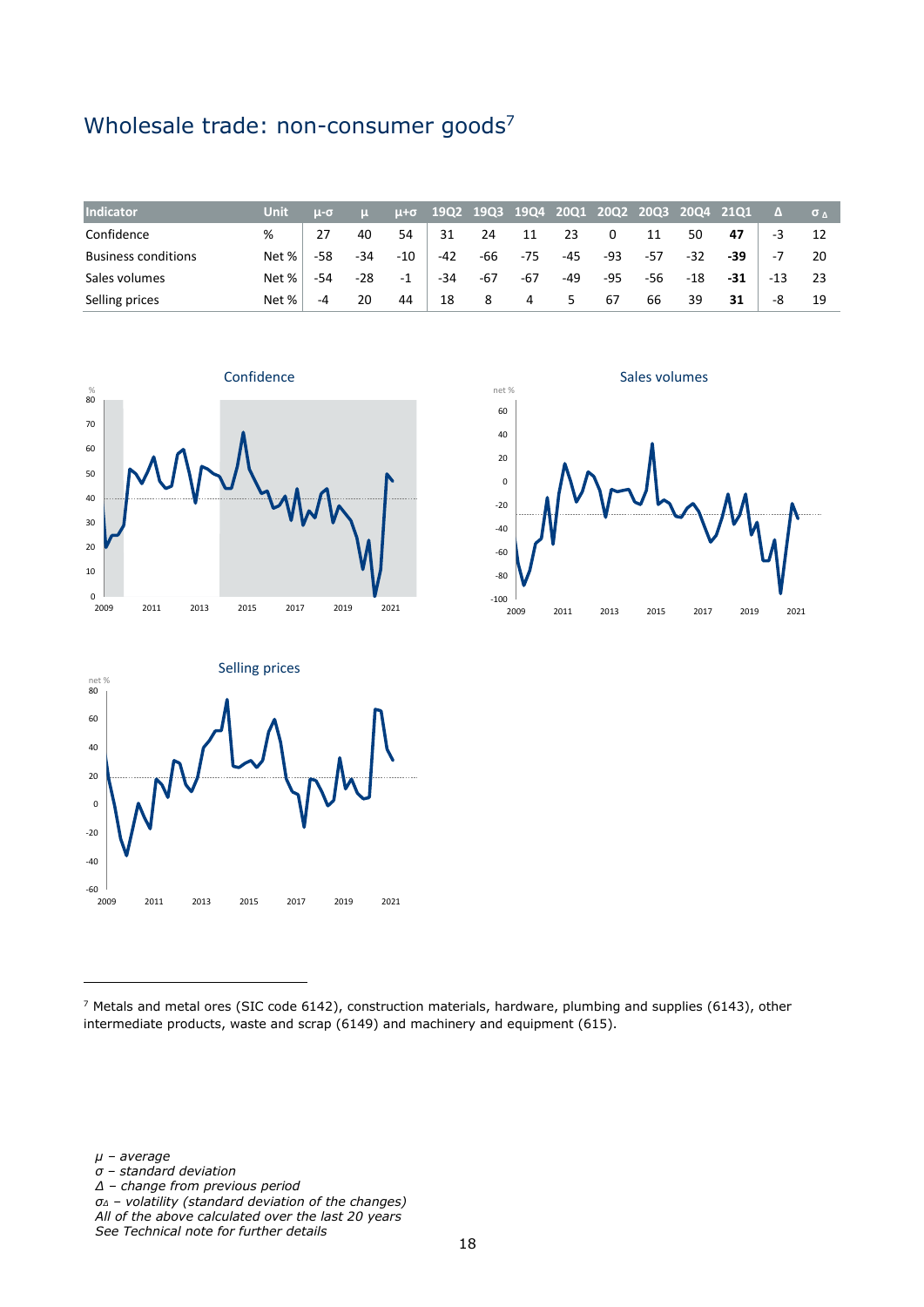## <span id="page-22-0"></span>Wholesale trade: provinces

| <b>Indicator</b>    | <b>Unit</b> | $\mu$ - $\sigma$ | $\mathbf{u}$ | $u + \sigma$ | 19Q2  | 19Q3  | 1904  | <b>2001</b> | <b>20Q2</b> | 20Q3  | 2004  | 2101  | Δ              | $\sigma$ <sub><math>\Delta</math></sub> |
|---------------------|-------------|------------------|--------------|--------------|-------|-------|-------|-------------|-------------|-------|-------|-------|----------------|-----------------------------------------|
| Gauteng             |             |                  |              |              |       |       |       |             |             |       |       |       |                |                                         |
| Confidence          | %           | 28               | 40           | 53           | 37    | 25    | 9     | 18          | 0           | 23    | 58    | 55    | $-3$           | 10                                      |
| Smoothed            | %           | 30               | 40           | 51           | 30    | 24    | 17    | 9           | 14          | 27    | 45    | 57    | 12             | 6                                       |
| Sales volumes       | Net %       | $-53$            | $-30$        | -8           | $-13$ | $-63$ | -59   | $-57$       | $-85$       | $-57$ | $-2$  | $-25$ | $-23$          | 22                                      |
| Smoothed            | Net %       | $-48$            | $-30$        | $-12$        | $-42$ | $-45$ | -60   | $-67$       | $-66$       | $-48$ | $-28$ | -14   | 14             | 9                                       |
| KwaZulu-Natal       |             |                  |              |              |       |       |       |             |             |       |       |       |                |                                         |
| Confidence          | %           | 36               | 54           | 72           | 55    | 75    | 78    | 48          | 0           | 30    | 95    | 82    | $-13$          | 22                                      |
| Smoothed            | %           | 43               | 54           | 66           | 63    | 69    | 67    | 42          | 26          | 42    | 69    | 89    | 20             | 9                                       |
| Sales volumes       | Net %       | $-62$            | $-27$        | 8            | $-36$ | $-60$ | $-35$ | $-64$       | $-88$       | $-71$ | 66    | 64    | $-2$           | 36                                      |
| Smoothed            | Net %       | $-53$            | $-26$        | $\Omega$     | $-57$ | $-44$ | $-53$ | $-62$       | $-74$       | $-31$ | 20    | 65    | 45             | 17                                      |
| <b>Western Cape</b> |             |                  |              |              |       |       |       |             |             |       |       |       |                |                                         |
| Confidence          | %           | 40               | 53           | 66           | 48    | 28    | 55    | 36          | 14          | 40    | 60    | 67    | 7              | 15                                      |
| Smoothed            | %           | 44               | 53           | 62           | 43    | 44    | 40    | 35          | 30          | 38    | 56    | 64    | 8              | 6                                       |
| Sales volumes       | Net %       | $-35$            | $-10$        | 15           | $-31$ | $-36$ | $-5$  | $-33$       | $-94$       | $-21$ | 4     | 6     | $\overline{2}$ | 26                                      |
| Smoothed            | Net %       | $-30$            | $-10$        | 9            | $-33$ | $-24$ | $-25$ | -44         | $-49$       | $-37$ | -4    | 5     | 9              | 10                                      |





*µ – average*

- *σ – standard deviation*
- *Δ – change from previous period*
- *σ<sup>Δ</sup> – volatility (standard deviation of the changes) All of the above calculated over the last 20 years See Technical note for further details*

Confidence: KwaZulu-Natal (smoothed)



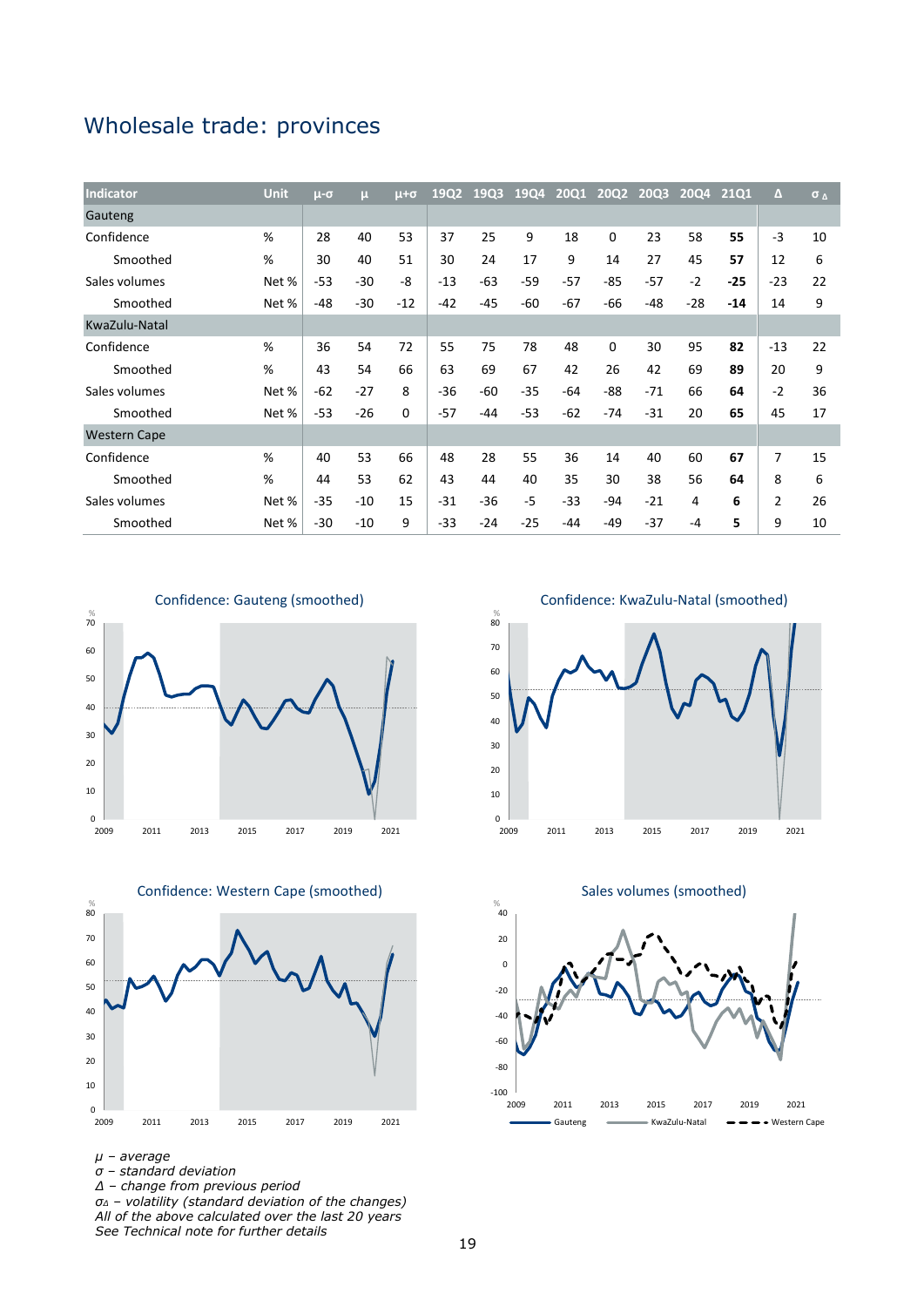### <span id="page-23-0"></span>Motor trade<sup>8</sup>

| Indicator     | Unit  | $\mu$ - $\sigma$ | ш     | $u + \sigma$ |       | 1902 1903 | <b>19Q4</b> | <b>2001</b> |        |       | 2002 2003 2004 2101 |     | $\Delta$ | $\sigma_A$ |
|---------------|-------|------------------|-------|--------------|-------|-----------|-------------|-------------|--------|-------|---------------------|-----|----------|------------|
| New vehicles  |       |                  |       |              |       |           |             |             |        |       |                     |     |          |            |
| Confidence    | %     | 21               | 46    | 72           | 17    | 22        | 17          | 16          | 2      | 16    | 41                  | 35  | -6       | 14         |
| Sales volumes | Net % | -69              | $-23$ | 23           | $-78$ | $-63$     | -63         | -63         | $-100$ | -82   | $-67$               | -58 | 9        | 21         |
| Used vehicles |       |                  |       |              |       |           |             |             |        |       |                     |     |          |            |
| Sales volumes | Net % | $-42$            | $-15$ | 11           | $-33$ | $-48$     | -8          | $-35$       | $-100$ | $-49$ | 12                  | 5   | $-7$     | 21         |
| Smoothed      | Net % | -38              | $-15$ | 7            | -39   | $-30$     | -30         | -48         | $-61$  | -46   | $-11$               | 9   | 20       | 10         |
| Spare parts   |       |                  |       |              |       |           |             |             |        |       |                     |     |          |            |
| Sales volumes | Net % | $-21$            | 5.    | 30           | $-33$ | $-22$     | $-30$       | $-16$       | -98    | $-75$ | $-35$               | -52 | $-17$    | 17         |
| Smoothed      | Net % | $-18$            | 5.    | 27           | $-23$ | $-28$     | $-23$       | -48         | -63    | -69   | $-54$               | -44 | 10       | 7          |









 $8$  The "motor trade" consists of the retail sales of new and used vehicles (SIC code 6312), as well as new spare parts and accessories (6331). The BER does not cover the wholesale sale of motor vehicles (6311), the maintenance and repair of motor vehicles (632), the sale of used parts and accessories (6332), the sale, maintenance and repair of motor cycles (634) and the retail sale of automotive fuel (635).

*µ – average*

- *σ – standard deviation*
- *Δ – change from previous period*
- *σ<sup>Δ</sup> – volatility (standard deviation of the changes)*
- *All of the above calculated over the last 20 years*

*See Technical note for further details*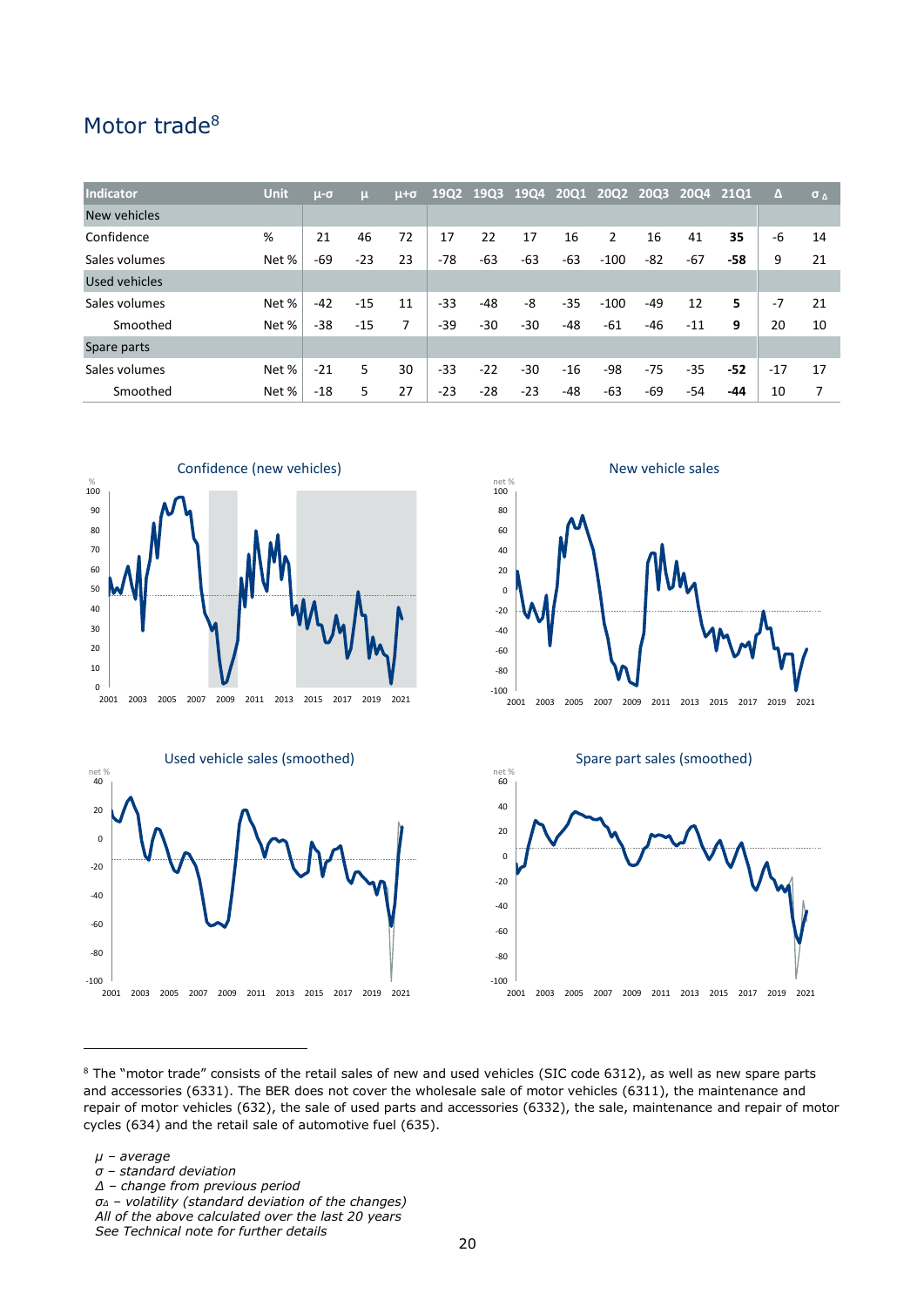## <span id="page-24-0"></span>**Summary**















Retail: sales by province (smoothed)



Wholesale sales





*\* Incl. spending on cars, petrol and services.*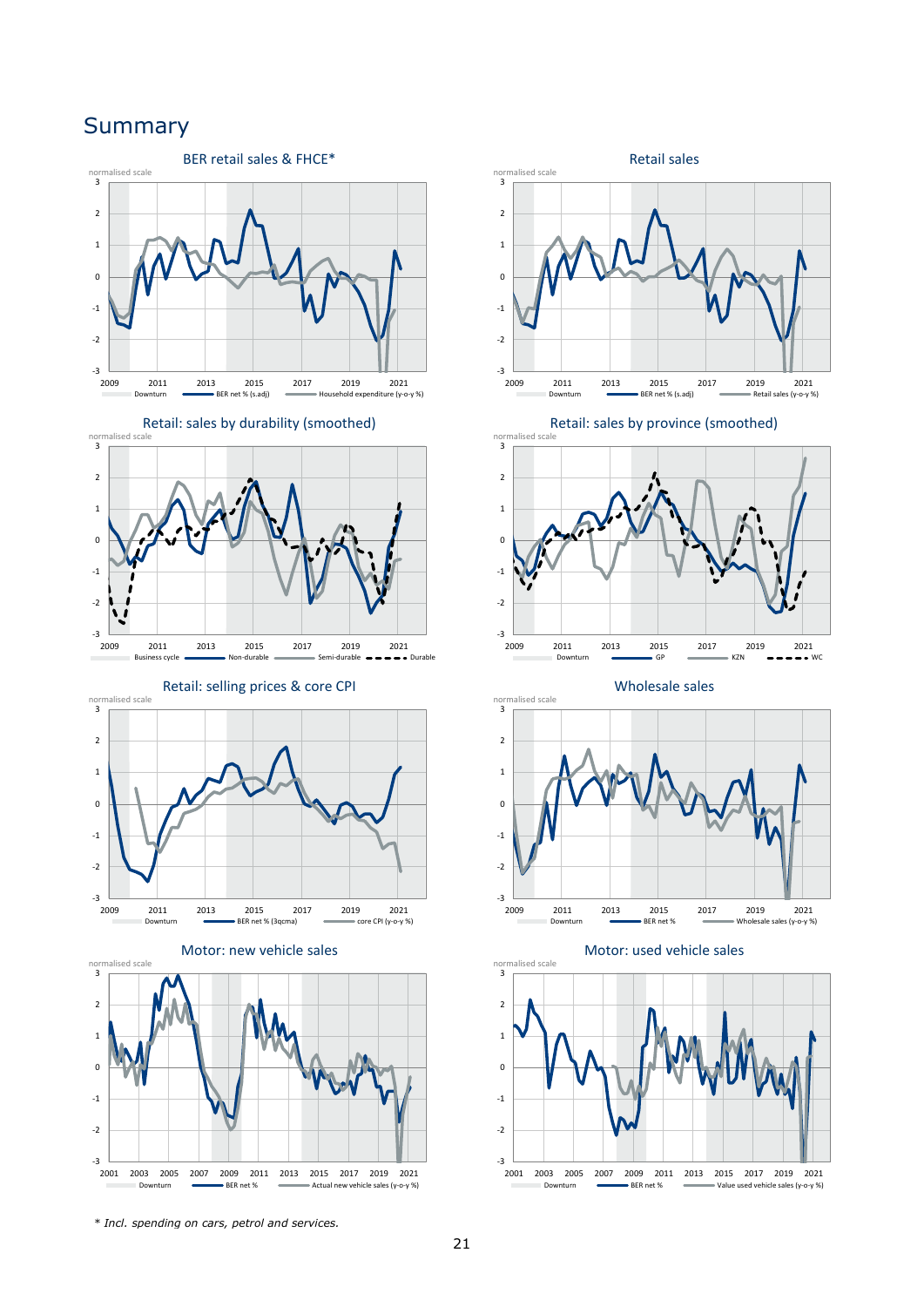# <span id="page-25-0"></span>Technical note

## <span id="page-25-1"></span>The retail, wholesale and motor trade survey method

Short-term planning is hampered as official (quantitative or numeric) data is released with a time lag. Business tendency *survey* (BTS) *results reveal what happened between the release of the last official figures and the current state of affairs*. The survey results not only reveal earlier developments in activity, employment etc. (for which official figures are published), but also provide unique information, such as business confidence and respondents' expectations (or forecast) for the next quarter for which no official figures exist. It is now widely recognised that such subjective individual expectations play a key role in economic developments. Furthermore, the survey results of successive quarters *provide a means of tracking cyclical movements, pinpointing trend changes* and establishing forecasts.

The survey results are obtained from questionnaires completed by senior executives in the trade, manufacturing and building sector during the middle month of every calendar quarter.

The business survey questionnaire contains a small number of questions. These questions are qualitative in nature, e.g. "Compared to the same quarter a year ago, is the volume of sales up, the same or down?". No figures are requested.

The sample of executives remains the same from one survey to the next. A panel is in effect established. The sample provides for the main sectors. The list of participants is reviewed every few years to replace those firms that went out of business or stopped responding during the previous two years with new ones.

To provide for widely differing sizes, each firm in the manufacturing and trade sectors is allocated a weight based on its turnover. Firms in the building sector are not weighted. Participants have to complete a "participant details form" at the time of recruitment and every few years to ensure that their sector classification and turnover (optional) are correct.

The BER conducted its first survey of the manufacturing and trade (i.e. retail, wholesale and motor trade) sectors in 1954. The sector coverage was expanded to the building sector (i.e. main contractors and sub-contractors) in 1969. Architects, quantity surveyors and civil engineering contractors were added later to the building survey.

Consult the BER web page (**[www.ber.ac.za](http://www.ber.ac.za/)**) for more information about the business tendency survey method.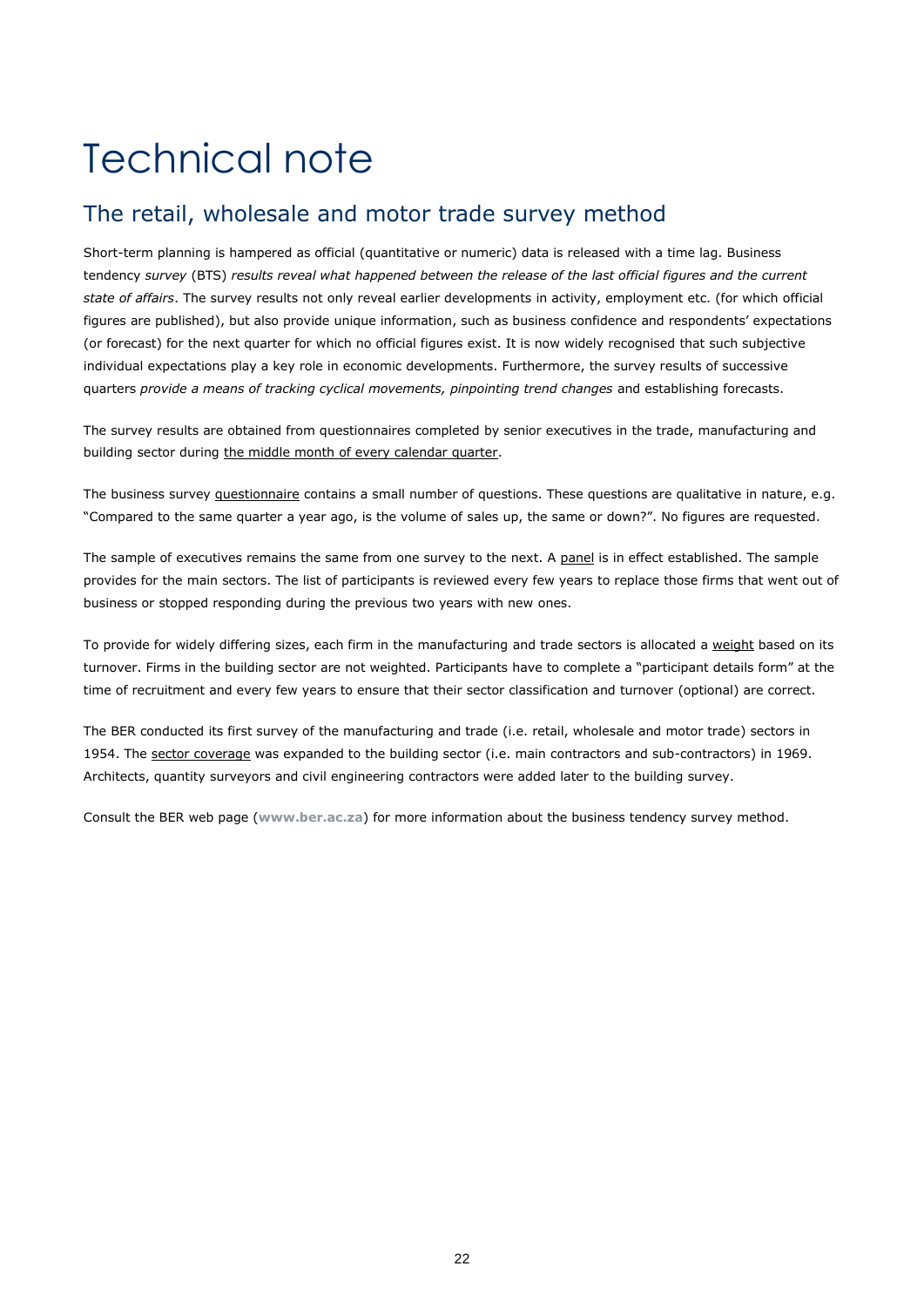## <span id="page-26-0"></span>The unique units of measurement of qualitative surveys

#### **Net percentage (net %)**

The responses related to the change in activity, prices, employment, business conditions, expected economic performance etc. are presented as a "net percentage" (also called a "net balance" or a "net majority"). If, for example, the percentages of respondents rating the volume of sales as "higher", the "same" or "lower" compared to a year ago are 70%, 10% and 20% respectively, then one can conclude that the majority of participants experienced higher sales. The net percentage is calculated as the percentage of respondents rating "sales" as higher less the percentage rating it as "lower". The percentage rating it as the "same" is ignored. The net percentage in this example is therefore 50%, being the difference between the 70% "higher" and the 20% "lower". A net percentage of –10%, for instance, would indicate a decline in sales compared to a year ago. Take note that this does not mean a year-on-year contraction of 10%. It only means that the activity of a majority of 10% of the respondents was lower compared to a year ago.

The net percentage, or net balance statistic, can theoretically vary between a minimum of -100 (when all participants replied "lower") and a maximum of +100 (when all respondents replied "higher"). Theoretically a value of zero, therefore, indicates no change, between 0 and 100 reflects a rise (or improvement) and between 0 and –100 a decline (or deterioration) compared to the same quarter a year ago. The net balance statistic is a diffusion index, i.e. it indicates the degree to which the indicated change is "diffused" (spread) throughout the sample population. It indicates both the direction and size of the change.

Given that it reflects respondents' estimation of the change in the phenomenon/variable in the current quarter relative to the same quarter a year ago, the net percentage corresponds to a year-on-year percentage change/growth rate in the corresponding/equivalent official data series (see the figure on the right).

#### **Percentage (%)**

The responses relating to business confidence are presented as percentages.



In the case of business confidence, respondents have to rate prevailing business conditions as either "satisfactory" or "unsatisfactory". The percentage of respondents rating prevailing business conditions as satisfactory is taken as an indicator (proxy) for business confidence. A reading of 10 for business confidence, for instance, means that only 10% of the respondents indicated that they were satisfied. In this example, 90% were, therefore, unsatisfied.

Theoretically, the confidence series can vary between a minimum of zero and a maximum of 100. A value of zero would reflect an extreme lack of confidence and 100 extreme confidence. These results reflect respondents' evaluation of the phenomenon/the survey variable in respect to that specific survey quarter, i.e. not relative to some period in the past or future.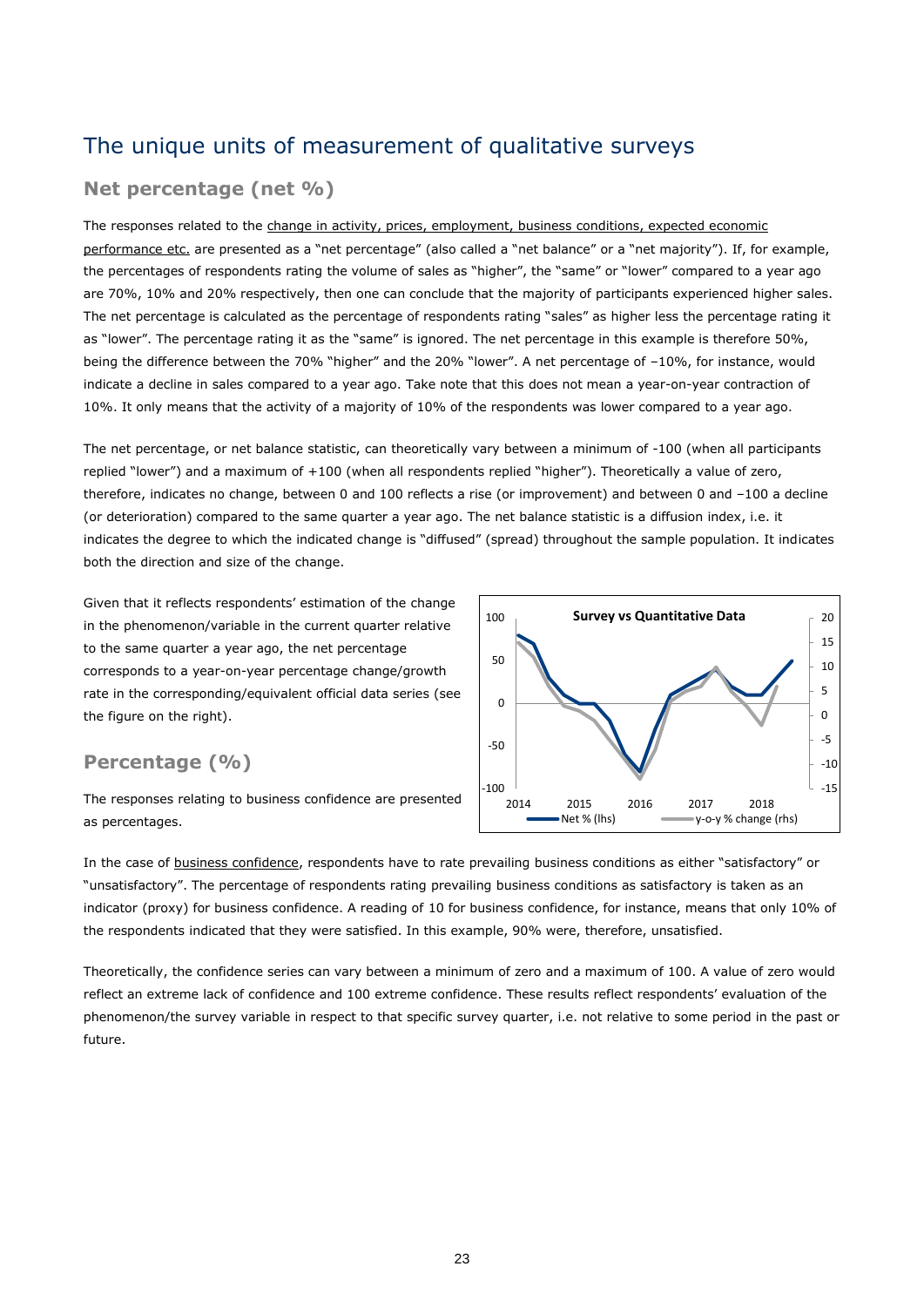# <span id="page-27-0"></span>Descriptive statistics in the tables

#### **Smoothed**

Some series show erratic/volatile movements, i.e. data jumps around quite a bit between consecutive quarters. In such cases, it is necessary to smooth these movements over a longer period to obtain a general trend. Another case where we added moving averages is when the correlation between the survey results and the corresponding reference series is low or non-existent.

Three-quarter centred moving averages (3qcma) were selected in order to not disturb turning points too much, e.g. the moving average of 17Q4 is calculated as the average of 17Q3, 17Q4 and 18Q1, that of 18Q1 is calculated as the average of 17Q4, 18Q1 and 18Q2 etc. In order for the smoothed series to run up to the last unsmoothed data point, the last smoothed data point is only the average of two quarters, namely the previous and current quarter.

When a smoothed series is added, it is prudent not to attach too much value to the unsmoothed results of a particular quarter, but rather to evaluate it in its historical context.

#### **Seasonal adjustment (SA)**

In theory, the time series ought to display no seasonal patterns because respondents are instructed to compare the current quarter with the same one of a year ago (e.g. they have to compare the current Festive Season or wet/dry winter period with the same time a year ago). However, in practice, some series nevertheless reveal seasonal patterns, probably because some respondents incorrectly compare the survey quarter with the one directly preceding it. In such cases, a seasonally adjusted series (i.e. where such seasonal variation is eliminated with X12 ARIMA) is added.

## **Average (µ)**

The neutral level of the time series for the two measurement types, net percentage and percentage, is 50 or zero respectively. The long-term average (mean) is often not equivalent to this neutral level. In such cases, it is more useful to evaluate the current results relative to such a long-term average than the neutral level.

### **One standard deviation below (µ-σ) and above (µ+σ) the average**

The standard deviation indicates the common variation in or dispersion of the values. Data points falling between one standard deviation below and above the average could be regarded as common. Any data point falling outside these ranges, therefore, displays statistically significant variation.

## **Change (Delta: Δ)**

This statistic indicates the change in the results of the latest quarter relative to the preceding quarter.

### **Volatility (standard deviation of the deltas: Δσ)**

This statistic indicates the volatility of the quarter-on-quarter change. If the size (regardless if it is an increase or decline) of the change is greater than the standard deviation of the deltas, then it displays a statistically significant variation.